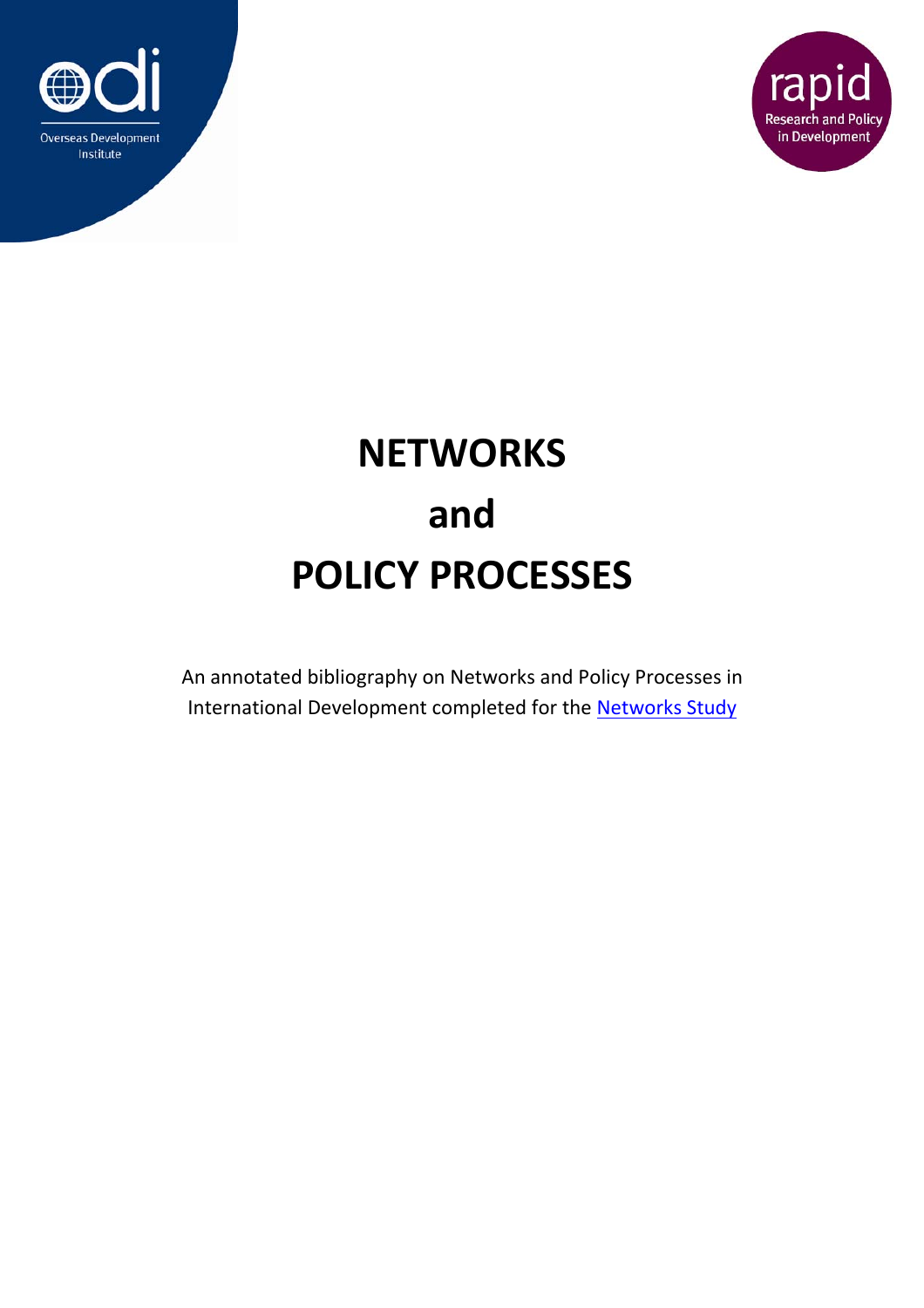AFRODAD (2003) Joint programming on debt. Report on Meeting facilitated by African Forum & Network on Debt and Development, 28‐29 November. Harare, Zimbabwe.

Representatives from seven national debt coalitions: Angola, Kenya, Malawi, Mozambique, Rwanda, Tanzania and Zimbabwe, namely, Jubilee 2000 Angola, Kenya Debt Relief Network, Malawi Economic Justice Network, Mozambique Debt Group, Rwanda Debt Group, Tanzania Debt Network and Zimbabwe Coalition on Debt and Development (ZIMCODD), met in order to take the first step in creating a more cohesive and coordinated Forum and Network for advocating policy change on the debt crisis, not only in their respective countries, but also at the level of the sub-region and the entire African continent.This resource can be found at:

http://www.afrodad.org/archive/ECSA%20Joint%20Programming%20Report.pdf

Arquilla, J. and D. F. Ronfeldt (2001) Networks and Netwars: the future of terror, crime, and militancy. Santa Monica, CA, USA: RAND.

This volume studies major instances of netwar that have occurred over the past several years and finds, among other things, that netwar works very well. Whether the protagonists are civil‐society activists or 'uncivil-society' criminals and terrorists, their netwars have generally been successful. In part, the success of netwar may be explained by its very novelty - much as earlier periods of innovation in military affairs have seen new practices triumphant until an appropriate response is discovered. But there is more at work here: the network form of organisation has re‐enlivened old forms of licit and illicit activity, posing serious challenges to those mainly the militaries, constabularies, and governing officials of nation states ‐ whose duty is to cope with the threats this new generation of largely non‐state actors poses.

Ashman, D. (2001) Building alliances with civil society: a draft synthesis report. International Forum on Capacity Building of Southern NGOs.

Strengthening the capacity of Southern non‐governmental organisations (SNGOs) to build alliances, coalitions, networks, North South partnerships, and intersectoral partnerships was selected during the founding conference of the International Forum on Capacity Building (IFCB, Brussels 1998: 11) as one of five priority areas for new capacity‐building initiatives. Subsequently, a process for identifying 'lessons learned' from best practices was coordinated, with a specific focus on civil society alliances, coalitions, and networks (CAN). From 1999 to 2001, nine examples were selected by SNGOs on the IFCB steering committee and then documented by national case writers. This report presents a synthesis of 'lessons learned' across the cases and suggests some of their implications for capacitybuilding.

Baga, E. (2002) Civic involvement and social capital creation: evidence from the environmental sector in the republic of Cyprus. Cyprus Review 14(1), 55‐66.

This article breaks from the dominant theoretical paradigms that link the efficient institutionalization of democracy with historically created social capital. Drawing on the approach put forward by Jonathan Fox and Douglas Chalmers, the author explores the possibilities for civic involvement and the creation of a social capital stock under less than democratic conditions. The approach is applied to the question of environment protection in the Republic of Cyprus.

Beall, J. (1997) Policy arena: social capital in waste ‐ a solid investment? Journal of International Development 9(7).

This article examines the role of social capital in solid waste management in southern Asia. Two case studies are presented, and the effects of using social capital to mobilise the community to provide for solid waste management are described. The two cases take place in Bangalore India and Faisalabad, Pakistan. In both cases extensive horizontal networks were used in an attempt to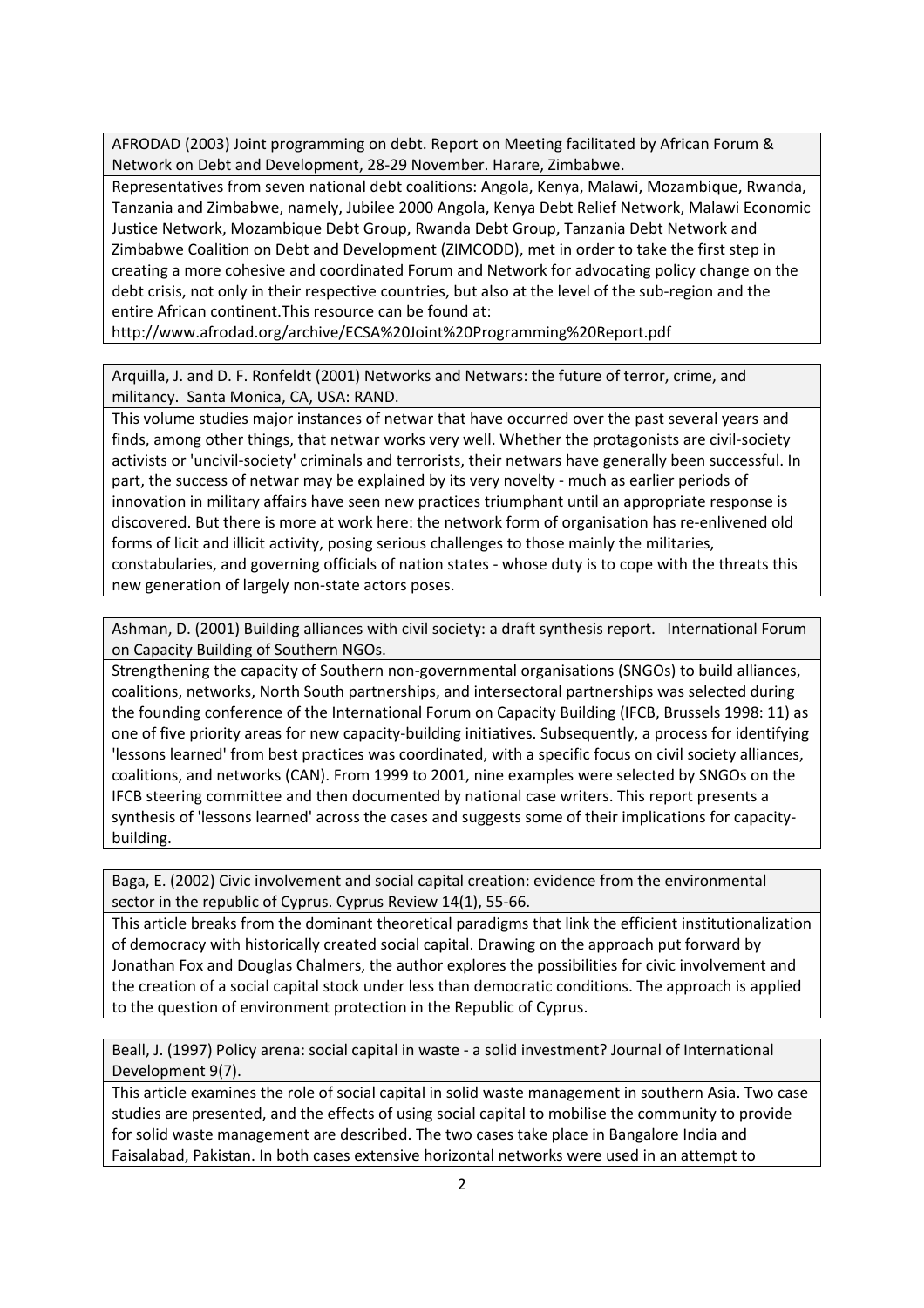mobilise community resources to develop adequate solid waste management programs. In both cases the use of social capital has failed to yield increases in equity among various segment of the communities.

Bebbington, A. and T. Carroll (2000) Induced social capital and federations of the rural poor. Social Capital Initiative (SCI) Working Paper 19. SCI.

Poor people's organisations embody a particular and important form of structural social capital. However, the nature of these organisations varies greatly: by scale, by role, by effectiveness and by degree of inclusiveness and exclusiveness. This diversity cautions against any tendency to talk generically and romantically about organisations of the rural poor. Federated forms of organisation that bridge some of these differences are therefore of particular interest. This paper reports on a study comparing such federations across sites in the Andes of Bolivia, Ecuador and Peru. The study discusses a methodology for assessing the different dimensions of social capital embodied in these organisations. It also presents findings that show that: i) the strength and quality of these different dimensions of social capital varies considerably among different organisations; ii) the ability to build links among member organisations and with external actors are each critical for organisational effectiveness; and iii) organisations with strong social capital have, inter alia, contributed to more inclusive forms of municipal governance, helped build local negotiating capacity and linkages with product and input markets, and in some cases fostered cultural revitalisation. Importantly, the study also concludes that federations constitute an important form of social capital that, given moderately favourable policy contexts, can be induced by long-term, knowledge-intensive - though not necessarily costly ‐ forms of external intervention.This resource can be found at: http://siteresources.worldbank.org/INTSOCIALCAPITAL/Resources/Social‐Capital‐Initiative‐Working‐ Paper‐Series/SCI‐WPS‐19.pdf. Last accessed 4/8/2009

Bebbington, Kopp and Rubinoff (1997) From chaos to strength? Social capital, rural people's organizations and sustainable rural development. Paper presented at the UN FAO Workshop on Pluralism and Sustainable Forestry and Rural Development, FAO, 9‐12 December. Rome, Italy: FAO. This paper aims to build on debates relating to pluralism and institutions, in particular those linked to social capital, sustainability and rural peoples' organisations. It first discusses the linkages between social capital, institutional pluralism and frameworks for sustainable development; it then asks more specifically what role rural peoples' organisations in particular might play in fostering sustainable resource use and poverty alleviation within such pluralistic environments. The paper then presents cases of rural people's organisations (RPOs) activities in rural development and forest management, and considers strategies through which the role of such organisations might be strengthened within an institutionally plural environment.

Behringer, J. (2003) Nationale und transnationale Städtenetzwerke in der Alpenregion. Berlin, Germany: Social Science Research Centre.

This study focuses on two networks, namely, the 'Alliance in the Alps' and the 'Austrian Climate Alliance' (the Austrian national organisation within the European network 'Climate Alliance of European Cities with Indigenous Rainforest Peoples/Alianza del Clima'). The development of both networks can be interpreted primarily as a reaction to a specific dilemma of sustainable development. Thus, these networks can be said to be problem oriented. At present, both networks are in growth phase, with their respective memberships increasing slowly but steadily. From country to country, however, development varies: in some countries, for instance, a fair amount of municipalities are network members; in other countries only very few communities are networked. Both organisations boast successful network structures. The Austrian Climate Alliance, for instance, has a national and regional secretariat.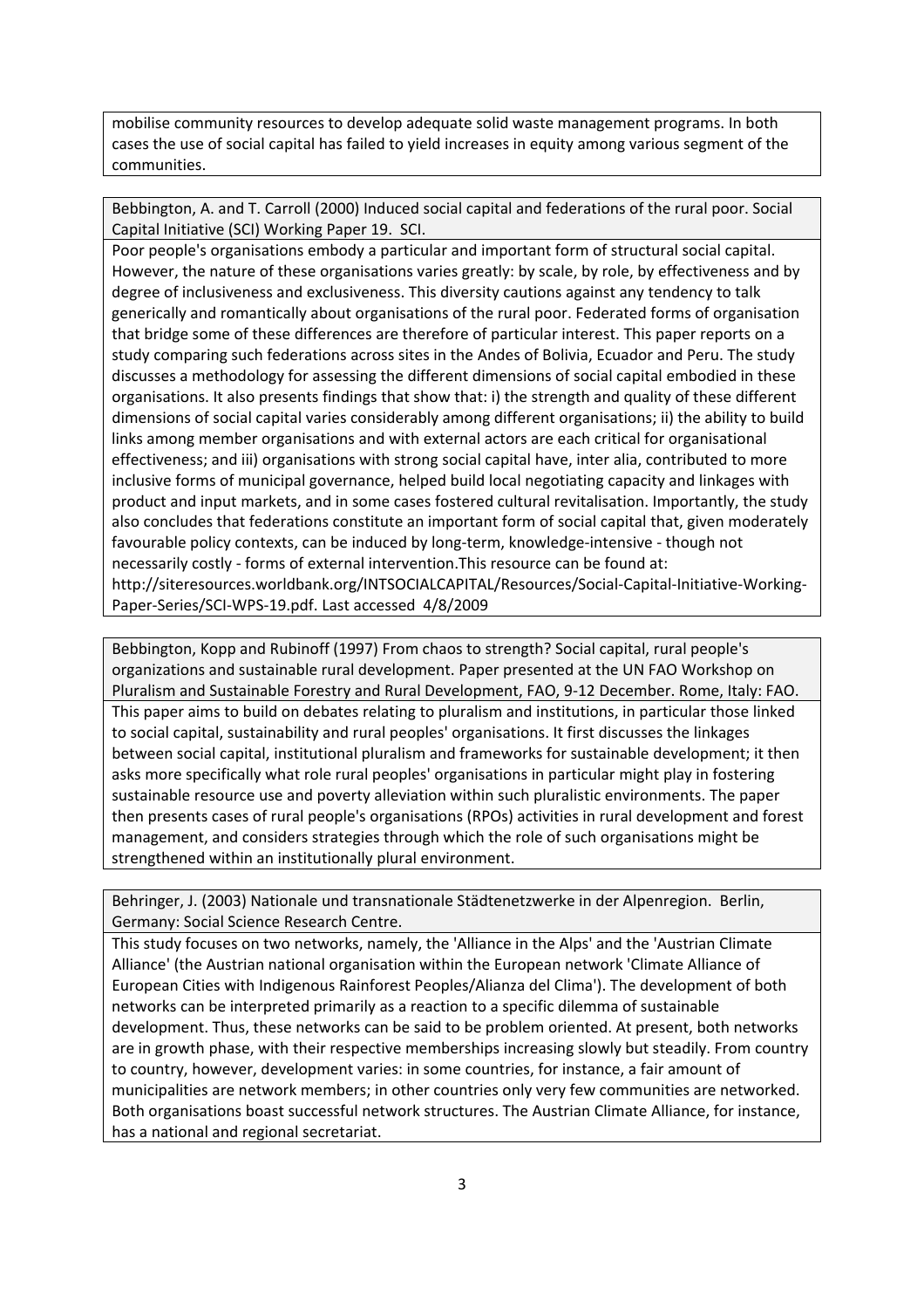Benner, T., W. Reinicke and J-M. Witte (2003) Global public policy networks lessons learned and challenges ahead. The Brookings Review 21(2), 18‐21. Washington DC, USA: Brookings Institution. This paper identifies an 'ongoing transition to a broader notion of networked governance involving not only governments and international organisations but also businesses and nongovernmental organisations'. This transition is taking place in the context of a broader phenomenon that has emerged over the past decade. In response to a wide range of contemporary challenges (such as: protecting the environment; fighting diseases such as malaria and HIV/AIDS; implementing labour standards and combating corruption), participants from civil society, business, international organisations, and national governments are joining forces in an innovative form of governance: Global Public Policy Networks (GPPNs).This resource can be found at:

http://www.brookings.edu/press/review/spring2003/benner.htm. Last accessed 4/8/2009

Bernard, A. (1996) IDRC networks: an ethnographic perspective. Ottawa, Canada: International Development Research Centre.

A review conducted by the International Development Research Centre into the effectiveness of its own investments in development policy research networks.

Bigg, T. (2002) The impact of civil society on perceptions of sustainable development in global politics. PhD thesis. London, UK: City University.

This thesis presents a novel consideration of ways in which interaction between NGOs collaborating internationally is significant. It explores the different functions international NGO networks exist to perform, and the ways in which these challenge established understandings of the role of non‐ governmental actors in global governance. Attention is also given to the distinctions between issue‐ specific networks, established to enhance collaboration in particular policy areas, and broader networks which attempt to transcend these divisions. Problems and tensions which can arise within international NGO networks are also addressed.

Borgoyary, M. (2003) Implications of research on policy reforms in the forestry sector in India: the case of joint forest management. ODI‐GDN Case Studies 38. London, UK: ODI.

For any research to be able to feed into policy-making processes the findings, besides being scientifically sound, need to be communicated and accepted in networks where policy-makers are not only members, but also there is the 'factor of trust and respect' between them. In fact, networks have played important role in strengthening JFM in the country, by bringing the voice of the marginalised closer to the decision‐ making and policy levels.This resource can be found at: http://www.gdnet.org/rapnet/research/studies/case\_studies/Case\_Study\_38\_Full.html

Börzel, T. (1997) What's so special about policy networks? An exploration of the concept and its usefulness in studying European governance. European Integration Online Papers (EIoP) 1(16). EIoP. A 'Babylonian' variety of policy network concepts and applications can be found in the literature. Neither is there a common understanding of what a policy networks actually is, nor has it been agreed upon whether policy networks constitute a mere metaphor, a method, an analytical tool or a proper theory. The aim of this paper is to review the state of the art in the field of policy networks and to explore their usefulness in studying European policy-making and European governance. It is argued that policy networks are more than an analytical tool box for studying these phenomena. What is so special then about policy networks? They constitute arenas for non-strategic, communicative action providing solutions for collective action problems and accounting for more efficient and legitimate policy‐making. Yet, a theoretically ambitious policy network approach has to, first, show that policy networks do not only exist but are relevant for policy process and policy outcome, and second, tackle the problem of the ambiguity of policy networks, which can do both enhance and reduce the efficiency and legitimacy of policy-making. This resource can be found at: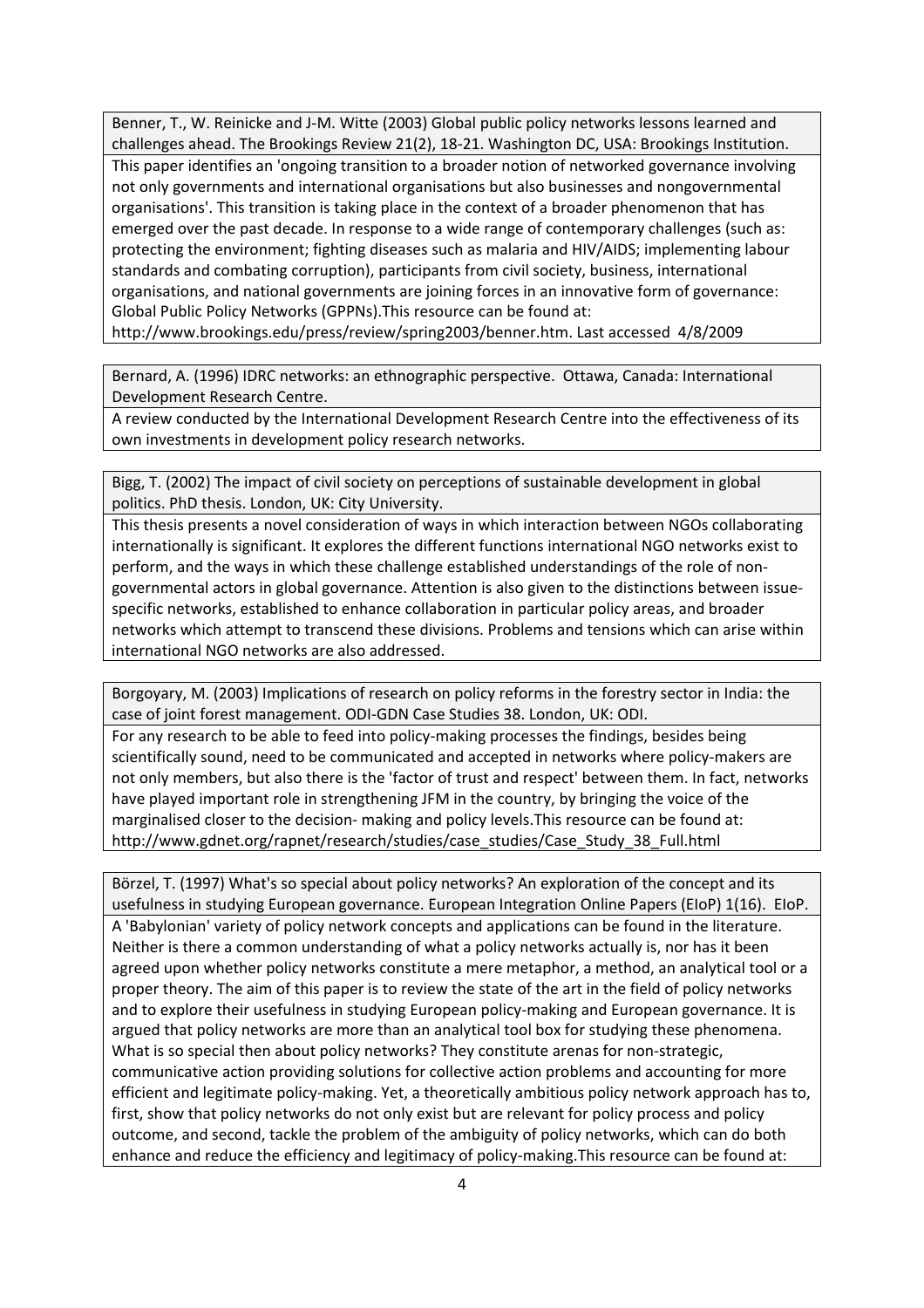## http://eiop.or.at/eiop/texte/1997‐016a.htm. Last accessed 4/8/2009

Bosco, F. (2001) Place, space, networks, and the sustainability of collective action: the Madres de Plaza de Mayo. Global Networks 1(4), 307‐29.

This article provides a framework for analysing social movements and explaining how collective action can be sustained through networks. Drawing on current relational views of place and space, I offer a spatialised conception of social networks that critically synthesises network theory, research on social movements, and the literature on the spatial dimensions of collective action. I examine the historic and contemporary network geographies of a group of human rights activists in Argentina (the Madres de Plaza de Mayo) and explain the duration of their activism over a period of more than two decades with regard to the concept of geographic flexibility. To be specific, first I show how, through the practice of place‐based collective rituals, activists have maintained network cohesion and social proximity despite physical distance. Second, I examine how the construction of strategic networks that have operated at a variety of spatial scales has allowed the Madres to access resources that are important for sustaining mobilisation strategies. Finally, I discuss how the symbolic depiction of places has been used as a tool to build and sustain network connections among different groups. I conclude by arguing that these three dimensions of the Madres' activism account for their successful development of geographically flexible networks, and that the concept of geographic flexibility provides a useful template for studies of the duration and continuity of collective action.

Brown, L. D (1999) Social learning in South‐North coalitions: constructing knowledge systems across social chasms. In D. Lewis (Ed.) International perspectives on voluntary action: reshaping the third sector. London, UK: Earthscan.

The creation of knowledge systems requires input from both researchers and activists. Furthermore, in an increasingly globalised world, there is a need to draw on the experiences of both Northern and Southern actors. However, cultural and methodological differences between both activists and researchers, and also between North and South, mean that in practice it is challenging to develop integrated knowledge systems that combine these various elements in a constructive manner.

Brown, L. D. (1991) Bridging organizations and sustainable development. Human Relations, 4(8), 807‐31.

This article concerns bridging organisations and their role in creating networks of horizontal and vertical linkages among organisations in order to improve the sustainability of development projects. Brown begins by discussing the role of network formation, horizontal and vertical linkages, and institutional factors in improving project sustainability.

Brown, L. D., S. Khagram, M. H. Moore and P. Frumkin (2000) Globalization, NGOs and multi‐sectoral relations. Working Paper 1. Cambridge, MA, USA: Hauser Center for Nonprofit Organizations. This paper seeks to make sense of the impact of globalisation on non‐profit, non‐governmental organisations. The authors argue that globalisation processes have contributed to the rising numbers and influence of NGOs in many countries, and particularly in the international arena. Brown et al. describe the new force at Seattle of 1,300 NGOs in shaping global governance in a highly visible manner. They question whether this blossoming is coincident with globalisation or whether the processes of globalisation themselves stimulate these new forms of organisation. Similarly, their impact on globalisation, or on the extent to which citizen interests are met, is not yet clear.

Callaghy, T., R. Kassimir and R. Latham (2001) Intervention and transnationalism in Africa global‐local networks of power. Cambridge, UK: Cambridge University Press. As the idea of globalisation emerges as a key concept in social sciences in the twenty‐first century,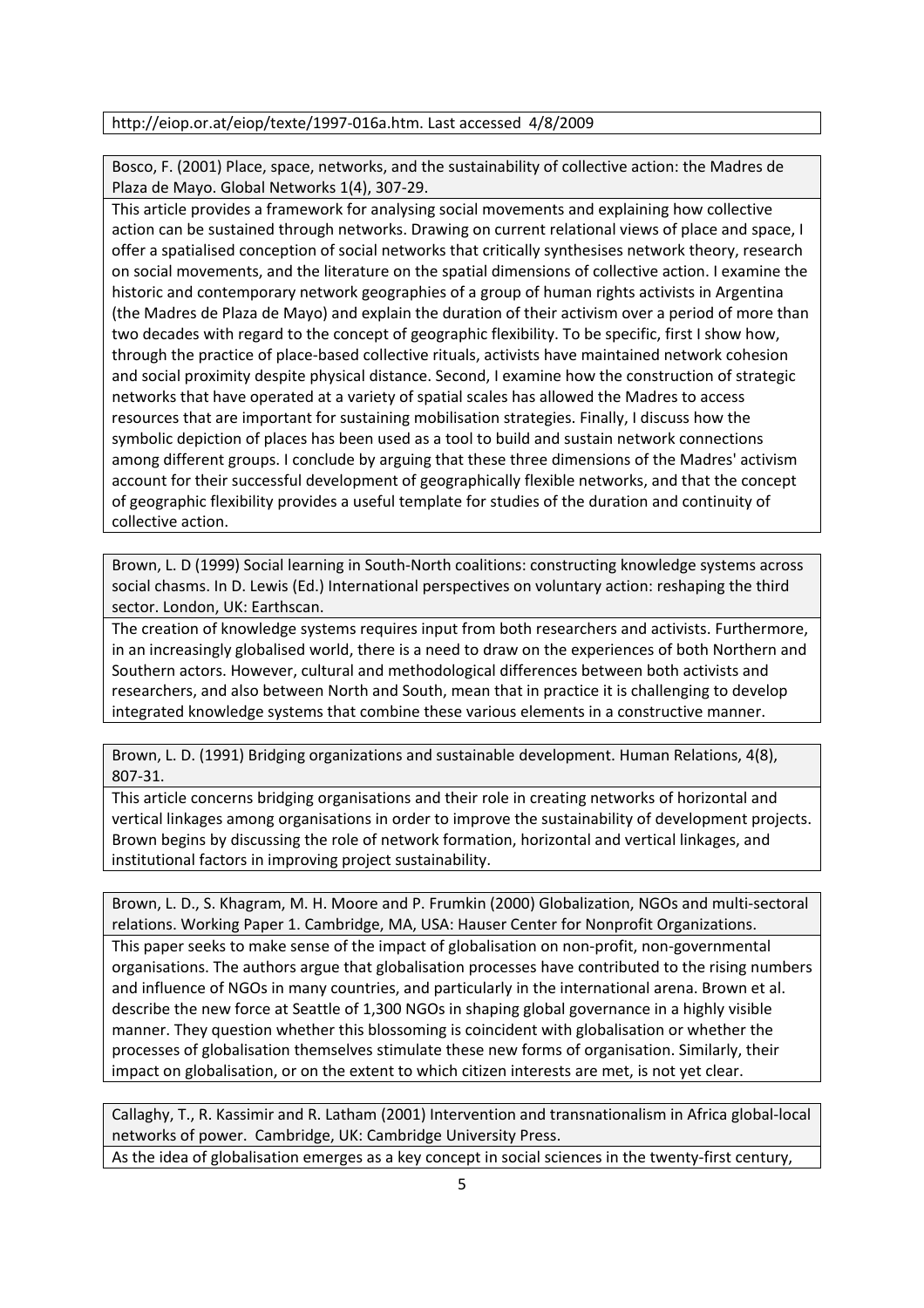understanding how external forces and phenomena shape the politics of nation‐states and communities is imperative. This volume calls attention to 'transboundary formations' ‐ intersections of cross‐border, national and local forces that produce, destroy or transform local order and political authority, significantly impacting on ordinary people's lives. It analyses the intervention of external forces in political life, both deepening and broadening the concept of international 'intervention' and the complex contexts within which it unfolds. While transboundary formations can emerge anywhere, they have a particular salience in sub‐Saharan Africa where the limits to state power make them especially pervasive and consequential. Including conceptual contributions and theoretically informed case studies, the volume considers global‐local connections, taking a fresh perspective on contemporary Africa's political constraints and possibilities, with important implications for other parts of the world.

Castells, M. (1998) The information age: economy, society and culture Vols I and II. Oxford, UK: Blackwell.

In The Rise of the Network Society, the first book of this much‐vaunted trilogy, sociologist Manuel Castells argues that power in the 21st century will rest in the hands not of governments, corporations or even NGOs, but rather, within the amorphous virtual networks that have developed as a result of advances in information technology. He uses the phrase 'space of flows' to depict a global environment where the significance of physical location has given way to a new emphasis on timeless, placeless 'flows'. Hence, for Castells, the Network Society 'is made up of networks of production, power and experience, which construct a culture of virtuality in the global flows that transcend time and space'. It follows that the role of national government should become less relevant and that, instead, there should be an increasingly apparent dichotomy between on the one hand global-level networks, and on the other hand, the individual's perception of identity.

Chapman, J. and T. Fisher (1999) Effective campaigning. London, UK: New Economics Foundation. INGOs are devoting more energy to policy influence work without knowing much about what makes a campaign effective. Based on research conducted by the New Economics Foundation, and focusing on case studies of child labour in India and the promotion of breast feeding in Ghana,

Church, M. et al. (2002) Participation, relationships and dynamic change: new thinking on evaluating the work of international networks. Working Paper 121: Development Planning Unit, University College London. London, UK.

This paper reviews central issues concerning the use of networks in the field of international development. Formal networks today have become a preferred organisational form for cooperation on a range of issues, and there are many advantages to a networked structure ‐ not least the network's capacity to challenge and change unequal power relations. The authors therefore begin by stating that: 'If we are to find our way to counteracting the negative effects of economic liberalisation and globalisation, especially on the marginal and under‐represented on the world stage, we need a greater understanding of how to build and sustain powerful networks based on the values of dignity in development for all.'This resource can be found at: http://ucl.ac.uk/dpu/publications/working%20papers%20pdf/WP121%20final.pdf. Last accessed

4/8/2009

Clark, J. (2003) Globalizing civic engagement. London, UK: Earthscan.

This book looks at what civil society organisations can achieve and the barriers they face, when they break through national boundaries and out of sectoral moulds to work with others in global networks. Civil society organisations work mostly at national or local levels, but new global organisations and networks are emerging at a rapidly increasing rate. The case studies presented in this book, written by researchers who specialise in civil society, focus on such initiatives, showing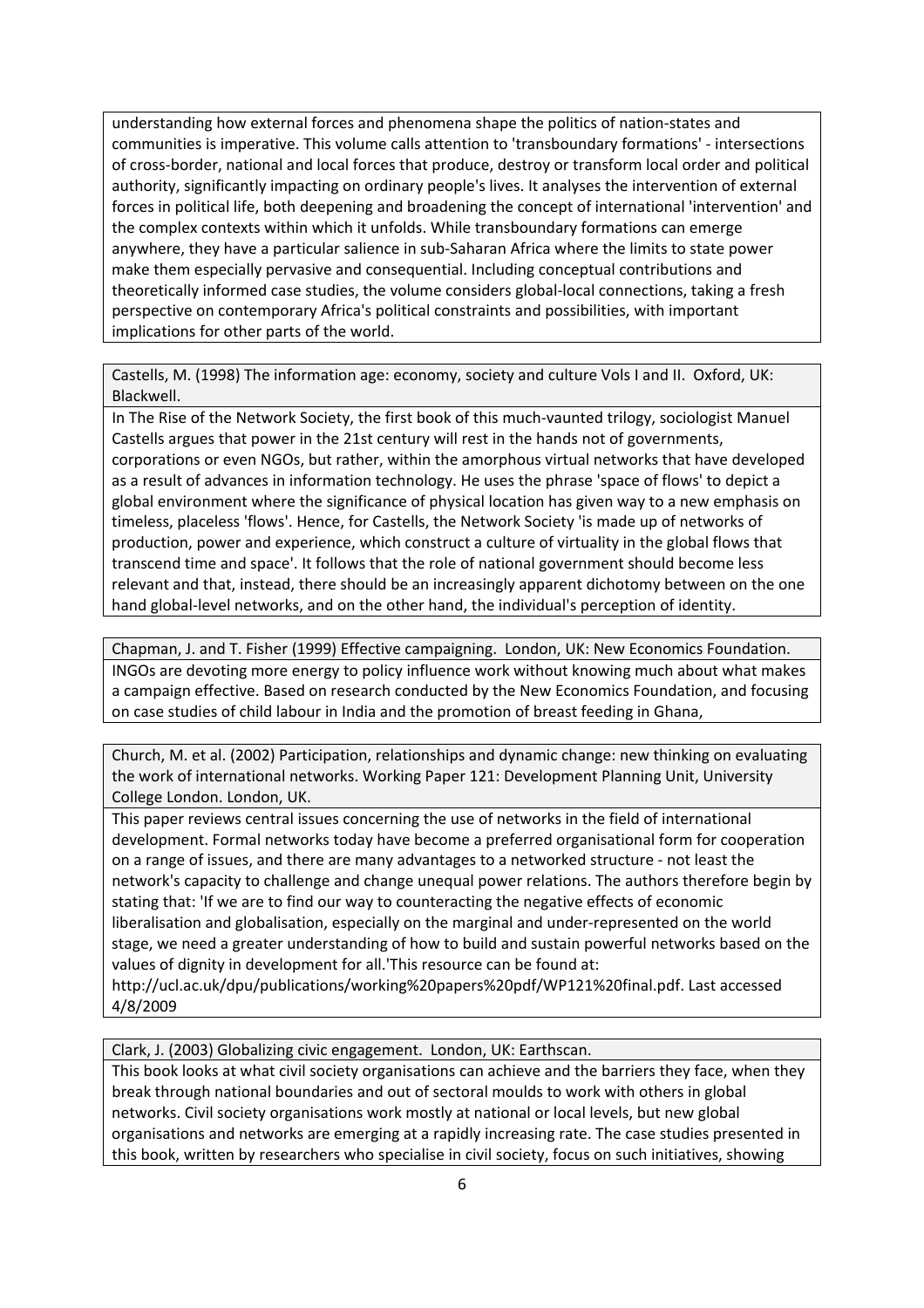how, in an era of globalisation, action at the transnational level can yield impressive results especially when it comes to influencing and changing government policies and public attitudes.

Clark, J. (2003) How global change affects civil society' Part II in Worlds apart: civil society and the battle for ethical globalization. West Hartford, CT, USA: Kumarian Press.

In this book, John Clark presents the findings of the London School of Economics' Centre for Civil Society after several years of research in the field of globalisation and civil society. The result is a simple and authoritative description of the challenges faced by CSOs at the beginning of the 21st century. Part II ‐ in particular, Chapter 6 ‐ addresses the question of how CSOs might use networks to redress the 'democracy deficit' associated with globalisation. The underlying argument is that if CSOs are to be successful in influencing pro-poor policy, then they must make the shift from competition to cooperation ‐ and networking is highly relevant to this task.

Cohen, R. and S. Rai (2000) Global social movements. London, UK: The Athlone Press.

Globalisation has more than one face. Global cultural and economic forces, particularly through the dynamics of huge corporations, shape the picture from above, but a new global consciousness, through the activities of social movements, is emerging from below. While states remain important power containers, the development of these global social movements demonstrates that we are entering a post-national phase, with political action becoming more unconventional, open, participatory, direct and focused. The book provides a very broad and systematic analysis of social movements in a globalising world, integrating case material from a range of fields. Human rights, women's, peace, labour, religious and green movements are all discussed.

Coleman, J. (1990) Foundations of social theory. Cambridge, MA, USA: The Belknap Press of Harvard University Press.

Combining principles of individual rational choice with a sociological conception of collective action, James Coleman recasts social theory in a bold new way. The result is a landmark in sociological theory, capable of describing both stability and change in social systems.

Creech, H. and T. Willard (2001) Strategic intentions: managing knowledge networks for sustainable development. How to manage a successful knowledge network. Manitoba, Canada: International Institute for Sustainable Development (IISD)/Linkages/IISDnet.

Guide written for practitioners who are working with different models of individual and institutional knowledge collaboration. It aims to capture the details of network operations and management: what it really takes to help knowledge networks achieve their potential.

Diani, M. and D. McAdam (2003) Social movements and networks: relational approaches to collective action. Oxford, UK: Oxford University Press.

This text examines the extent to which a network approach should inform research on collective action. Leading social movement researchers systematically map out and assess the contribution of social network approaches to their field of enquiry in light of broader theoretical perspective. By exploring how networks affect individual contributions to collective action in both democratic and non‐democratic organisations, and how patterns of inter‐organisational linkages affect the circulation of resources within and between movements, the authors show how network concepts improve our grasp of the relationship between social movements and elites and of the dynamics of the political processes.

Dicken, P. et al. (2001) Chains and networks, territories and scales: towards a relational framework for analysing the global economy. Global Networks 1(2), 99‐123.

A vast and continually expanding literature on economic globalisation continues to generate a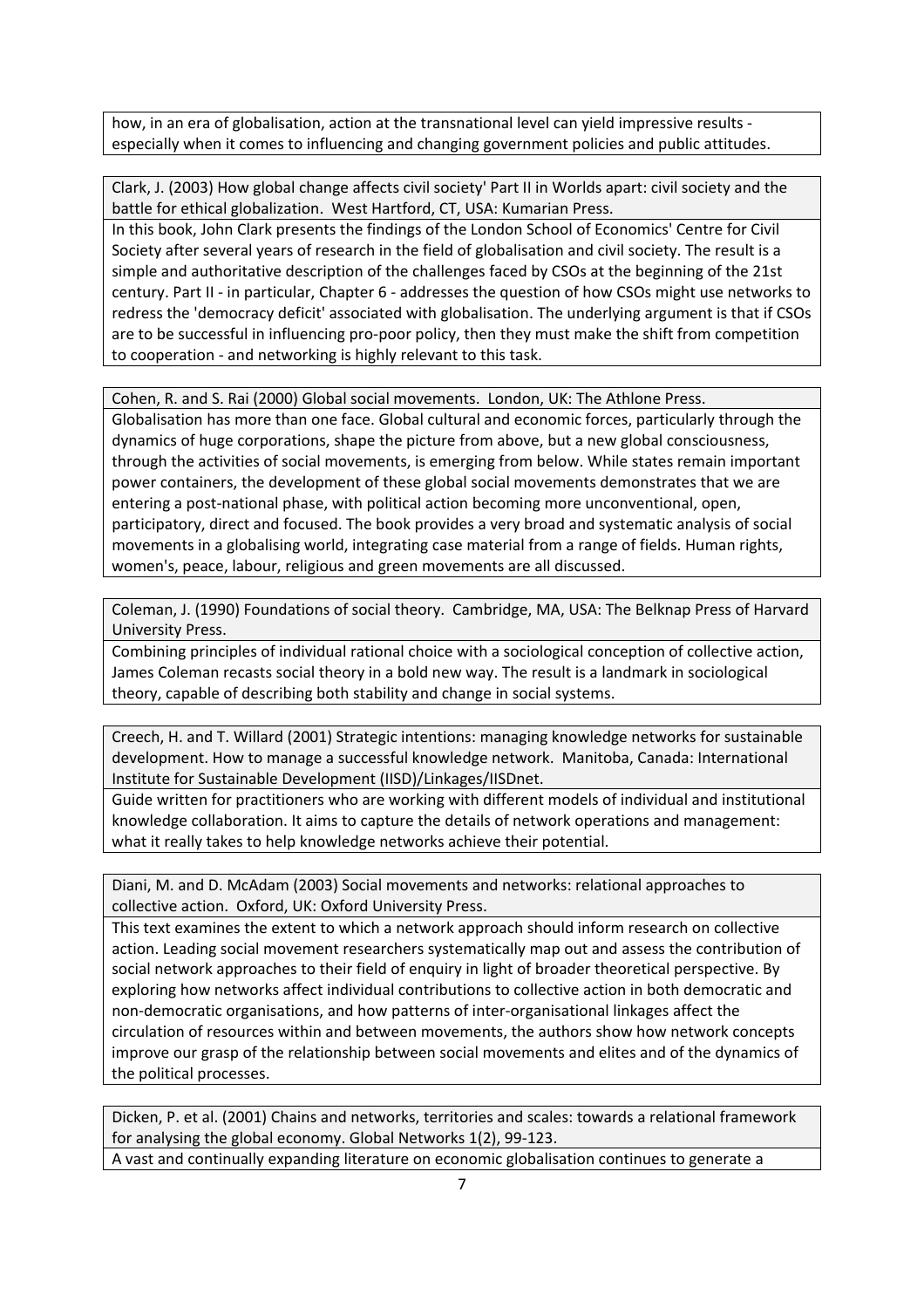miasma of conflicting viewpoints and alternative discourses. This article argues that any understanding of the global economy must be sensitive to four considerations: i) conceptual categories and labels carry with them the discursive power to shape material processes; ii) multiple scales of analysis must be incorporated in recognition of the contemporary 'relativisation of scale'; iii) no single institutional or organisational locus of analysis should be privileged; and iv) extrapolations from specific case studies and instances must be treated with caution, but this should not preclude the option of discussing the global economy, and power relations within it, as a structural whole. This paper advocates a network methodology as a potential framework to incorporate these concerns. Such a methodology requires us to identify actors in networks, their ongoing relations and the structural outcomes of these relations. Networks thus become the foundational unit of analysis for our understanding of the global economy, rather than individuals, firms or nation states. In presenting this argument we critically examine two examples of network methodology that have been used to provide frameworks for analysing the global economy: global commodity chains and actor‐network theory. We suggest that, while they fall short of fulfilling the promise of a network methodology in some respects, they do provide indications of the utility of such a methodology as a basis for understanding the global economy.

Edelman, M. (2003) Transnational peasant and farmer movements and networks. In H. Anheier, M. Glasius and M. Kaldor (Eds.) (2003) Global Civil Society. Oxford, UK: Oxford University Press. This chapter addresses the question: 'Who speaks for the peasant and farmer, and through what political processes are such claims to legitimacy established or contested?' Edelman charts the history of regional and transnational peasant networks in their struggle to influence high-level policy in their favour. He points out that although such networks in fact predate modern technology, they have nevertheless mushroomed over the past two decades in response to the 'worldwide farm crisis'.This resource can be found at: http://www.lse.ac.uk/Depts/global/yearbook03chapters.htm. Last accessed 4/8/2009

Edelman, M. (2003) When networks don't work: the rise and fall and rise of civil society initiatives in Central America. Prepared for the 2003 Meeting of the Latin American Studies Association, March 27‐29. Dallas, Texas, USA:

'Civil society,' 'network,' and 'social movement' are imprecise, frequently contested terms. Many social scientific discussions of collective action are characterised by considerable slippage in the use of these and other, similar concepts. To a large extent, this reflects the emergence of new, hybrid organisational forms, as contemporary social movements network with one another, form coalitions, and seek to establish claims to constitute part of national and global civil society. While this paper indicates that it may be heuristically helpful to refine distinctions between these categories, it argues that it is probably more useful to integrate insights from the too often separate streams of scholarship that focus respectively on civil society, networks, and social movements.This resource can be found at: http://136.142.158.105/Lasa2003/EdelmanMarc.pdf

Edwards, M. and J. Gaventa (2001) Global citizen action. London, UK, Boulder, CO, USA: Earthscan and Lynne Rienner Publishers.

Is civil society the driving force of progressive politics? Are global institutions ready to open up to meaningful non‐state participation in their deliberations? Can transnational networks of social activists challenge the Washington Consensus that market liberalisation and Western democracy are a one‐size‐fits‐all development model?

EEPSEA (2000) EEPSEA impact report 1993‐2000. Singapore: EEPSEA. This paper is a donor-oriented impact report, describing how the Economy and Environment Program for South‐East Asia (EEPSEA) has succeeded in using a network approach to build the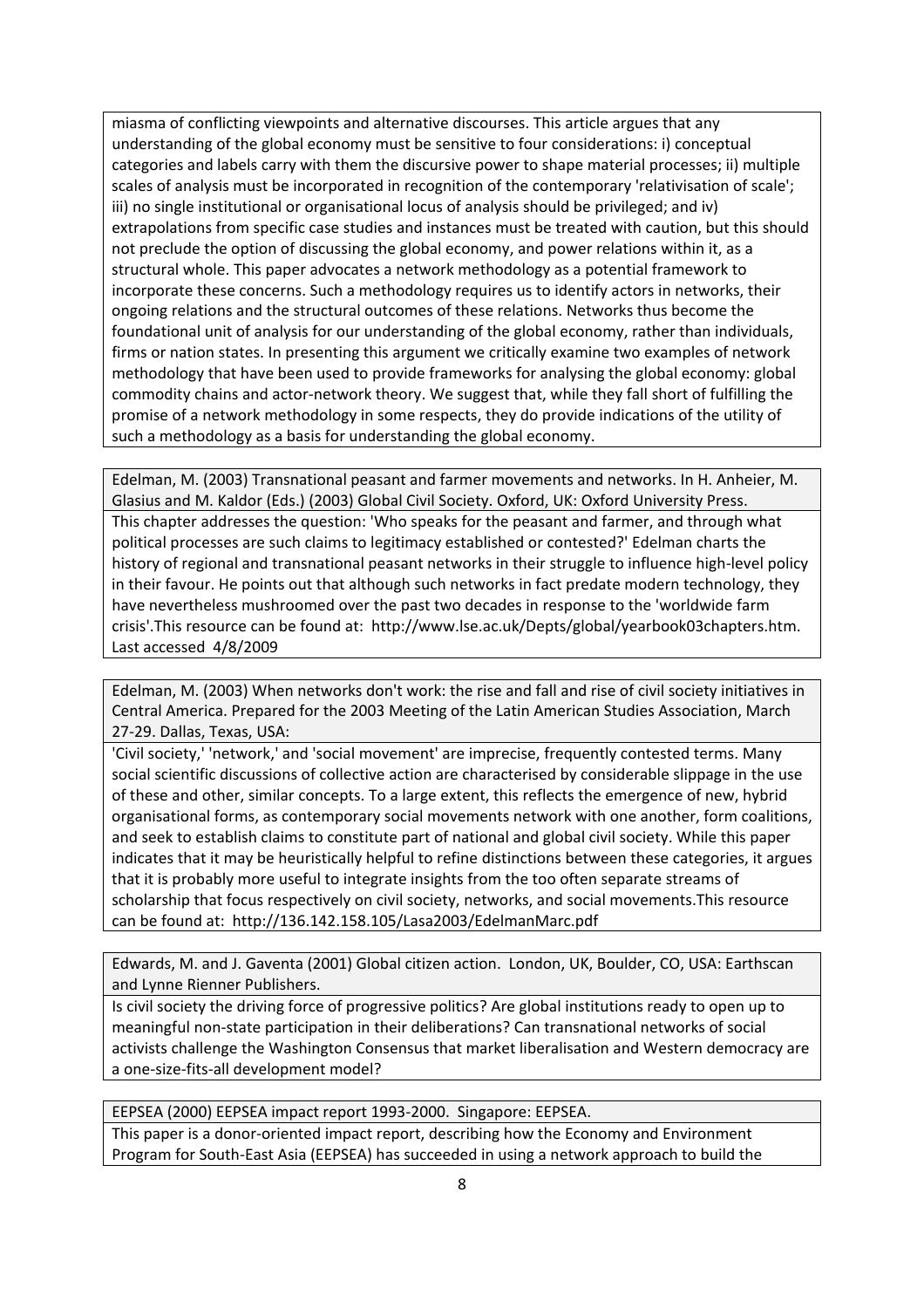capacity of researchers to influence policy. It presents a series of case studies, drawing attention to the effectiveness of EEPSEA's support for individual researchers to influence various stages of the policy process from both a short and a long‐term perspective. Key tools are highlighted as: careful packaging of research and strategic use of the media; nurturing dialogue between researchers by means of a communications network; and building long-term research capacity through teaching and training.This resource can be found at: http://web.idrc.ca/uploads/user‐ S/10305406510ir9300.pdf. Last accessed 4/8/2009

Farah, I. (2003) Creating new partnerships for research in developing countries. Papers from NETREED Conference on Disseminating and Using Research Results from the South, 8‐10 December. Gausdal, Norway.

This paper proposes that transnational development research networks, such as NETREED (Network for Research and Evaluation on Education and Development), offer a solution to the problem of the under‐representation of research in the policy process. The author focuses on education research in Pakistan, describing a dilemma: on the one hand, there is little capacity for domestically led research; but on the other hand, foreign researchers are perceived as either threatening or unqualified, and are thus ignoredThis resource can be found at:

http://www.netreed.uio.no/articles/Papers\_final/farah.pdf. Last accessed 4/8/2009

Florini, A. (2000) The third force: the rise of transnational civil society. Tokyo, Japan, Washington, DC, USA: Japan Center for International Exchange and Carnegie Endowment for International Peace. The rapid growth in transnational advocacy groups has led some scholars to foresee the emergence of a global civil society. This book provides a useful overview of the activities and potential significance of these non‐governmental policy networks. Case histories explore the activities of prominent transnational movements focused on such issues as corruption, human rights, land mines, and sustainable development. The book finds that these groups' impact varies dramatically with their influence on policy agendas, hinging primarily on their ability to marshal information and moral authority. Florini resists the view that these groups are merely extensions of domestic policy movements within the rich democracies; even though they are rarely truly global, many of them do extend beyond the West. But she gives only passing treatment to the book's most important and vexing question: how transnational civil society might ultimately help provide global governance. Nor does she satisfactorily explain how disparate groups aggregate into transnational civil society. But she does make clear that existing international institutions, organised around governments and state sovereignty, will increasingly be pressed to make room at the table for these new entities.

Foster, M. and A. Meinhard (2004) Women's voluntary organizations: bridgers, bonders or both? Paper presented to ISTR Sixth International Conference on Contesting Citizenship and Civil Society in a Divided World, Ryerson University and York University, 11‐14 July. Toronto, Canada. Within the context of the classic 'bridges and bonds' analytical methodology, the authors survey all‐ female voluntary organisations in comparison to gender‐neutral organisations in order to establish whether gender has an effect on the bridges/bonds phenomenon. They find a significant difference between the two types of organisation - which leads them to question the meaning of the terms 'bridging' and 'collaborating'.

Giddens, A. (1976) New rules of sociological method. Cambridge, UK: Polity Press. In this book, esteemed British sociologist, Anthony Giddens, first laid out his theory of 'structuration'. A prolific writer, his theories have since been expounded in many volumes, and a broad range of scholars have in turn applied his abstract methodologies to their specific fields. Hence, structuration exists as an underlying strain of theory in the study of policy networks.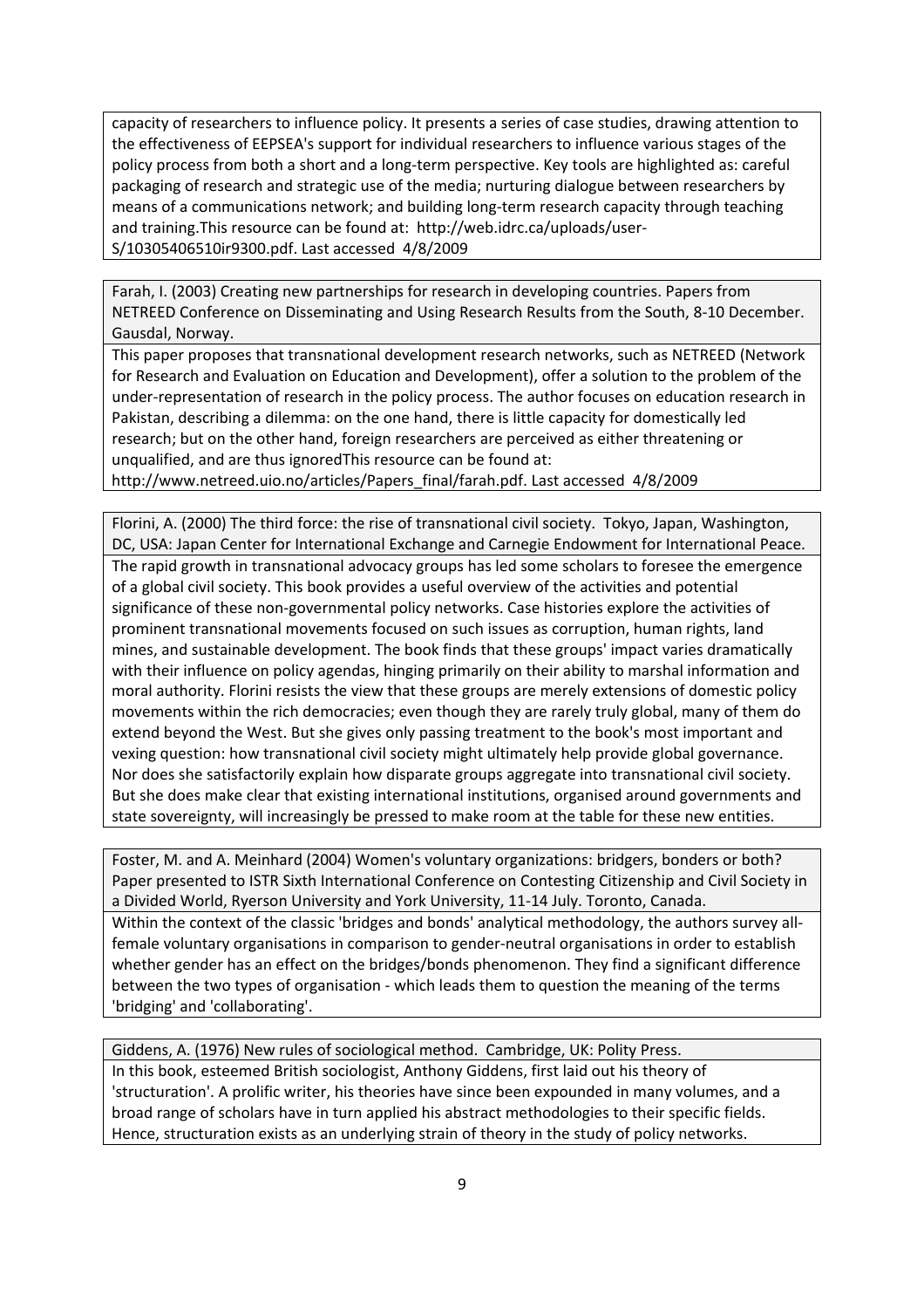Governance Network (2003) Bellanet evaluation, Review of activities and outcomes 1997‐2002. Bellanet was created in 1995, as an International Secretariat housed IDRC, by a consortium of international agencies that recognised the need for better coordination and collaboration within the development community. Bellanet has learned that people and processes, not technology, were the key to successful collaboration and the effective use of ICTs within the development context. From Bellanet's early beginnings, it learned that technologies should be simple, accessible, and based on open technical standardsThis resource can be found at:

http://home.bellanet.org/modules/DownloadsPlus/uploads/Annual\_Reports/REPORT‐June‐20‐ 2003.pdf

Granovetter, M. S. (1973) The strength of weak ties. American Journal of Sociology 78, 1360‐80 and (1983) Sociological Theory, Volume 1.

The argument asserts that our acquaintances (weak ties) are less likely to be socially involved with one another than are our close friends (strong ties). Thus the set of people made up of any individual and his or her acquaintances comprises a low density network (one in which many of the possible relational lines are absent) whereas the set consisting of the same individual and his or her close friends will be densely knit (many of the possible lines are present).

Haas, H. (1991) When knowledge is power: three models of change in international organizations. Berkley, CA, USA: University of California Press.

Frequently, informal networks are as important in linking research and policy, and effecting policy change, as formal structures. Informal networks may take the form of advocacy coalitions, or friendly relationships between researchers and decision‐makers. Haas adds an important point to this list by introducing the concept of 'epistemic community'. An epistemic community consists of colleagues who share a similar approach, or a similar position on an issue. They maintain contact with each other across their various locations and fields, thus creating valuable channels for information flow. These informal fora can be used to discuss and pass on alternative perspectives on current issues, and if the network comprises prominent and respected individuals, pronouncements from these can force policy-makers to engage with an issue. The conclusion is that such an epistemic community provides a potent means of circumventing tedious public bureaucracies or the normal chain of command, and it is also a counter‐balance to the conservatism of policy networks.

Hajnal, P. L. (ed) (2002) Civil society in the information age. Aldershot, UK: Ashgate.

How have information and information and communications technology affected the way civil society organisations behave, in their relationships with each other and with major multilateral organisations? This book of case studies 'examines…the principle goals, programmes, aspects of governance and working methods of selected major NGOs and civil society coalitions'. It examines 'the relationship of civil society and intergovernmental institutions and, in one case, civil society and a national government.' The cases touch many of the most well known and, frequently, controversial themes of contemporary civil society organisations (CSO). Among the international NGOs under the microscope are Amnesty International, Oxfam and Médecins Sans Frontières. The international struggles against land‐mines and for the International Criminal Court are profiled, and the specific challenges confronting South‐North NGO relationships are opened up.

Hassen, E. (2004) Unions, democracy and restructuring of public service. Johannesburg, South Africa: Naledi.

This book deals with a variety of issues surrounding unions, democracy and the reconstruction of public services. In particular, the book deals with an exploration of trade union strategies under different sets of conditions, evaluating the role that trade unions need to play in making public services work for the poor, and issues of deepening democracy and redistributing incomes.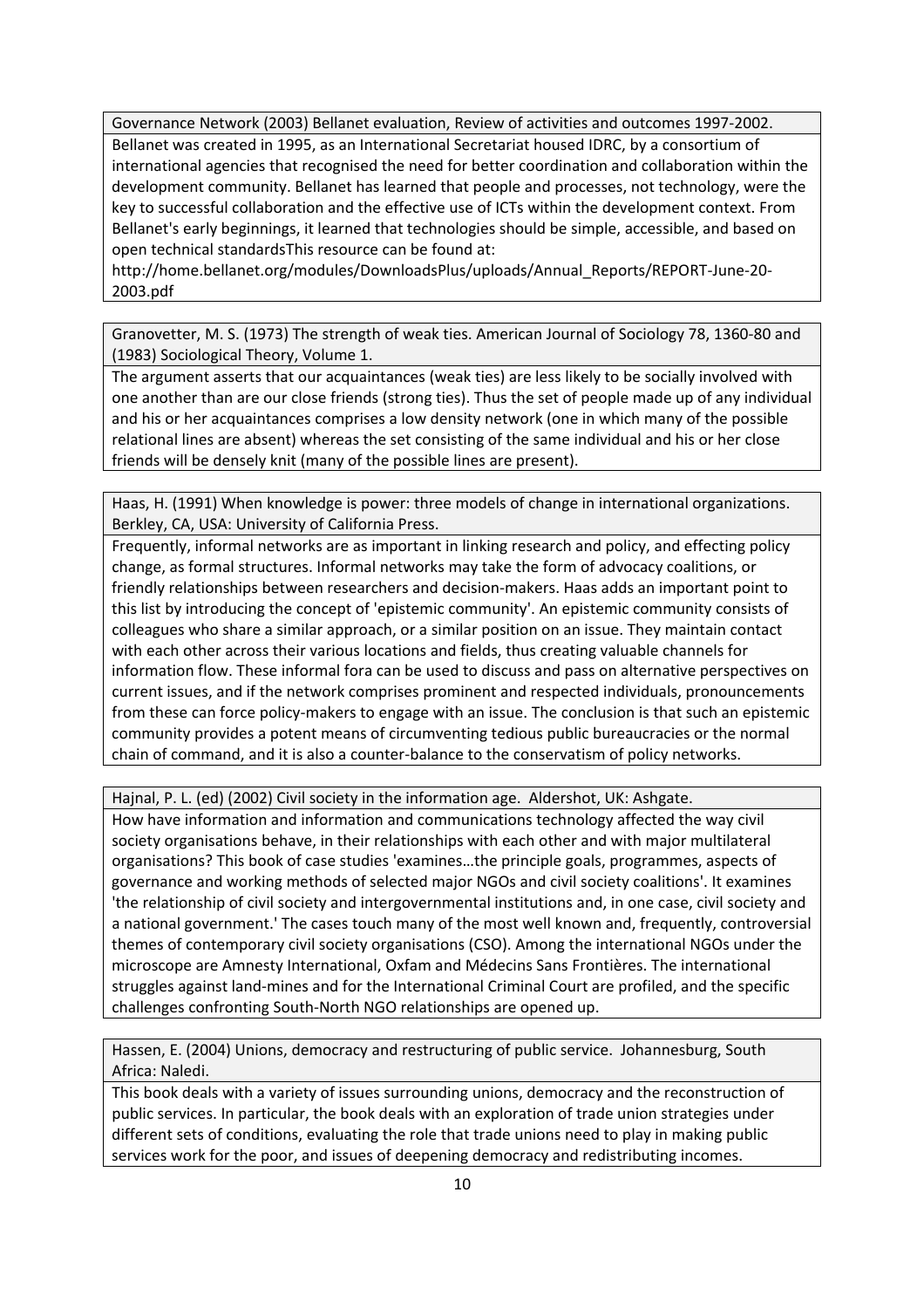International Council of AIDS Service Organisations (1997) HIV/AIDS networking guide. ICASO. Among the major challenges faced by community‐based organisations working in HIV/AIDS throughout the world are dwindling resources and rising expectations. In effect, we are expected to do more with less. Networking, by individuals and organisations at all levels ‐ local, national, regional, and international ‐ is one of the ways we are learning to operate more strategically. This is a powerful testament of our commitment to building solidarity and uniting in common cause. From this spirit of solidarity, and in response to hundreds of requests for practical assistance to establishing and maintaining networking approaches, ICASO decided to produce this guide. The guide is, essentially, a tool to enable individuals and organisations to improve their ability to build and sustain a successful networking approach.This resource can be found at: http://www.icaso.org/publications/NetworkingGuide\_EN.pdf. Last accessed 4/8/2009

James, R. (2002) What makes CSO coalitions effective? Lessons from Malawi. Occasional Papers Series 38. Oxford, UK: INTRAC.

Civil society networks are recognised almost universally as essential promoters of democratisation. What makes a coalition of civil society organisations (CSOs) effective? What role should international NGOs play in fostering alliances of local CSOs? Should local networks pursue international advocacy? A report from the International NGO Training and Research Centre (INTRAC) highlights lessons learned by emerging CSO coalitions in Malawi. The experience of alliances campaigning around issues of education, economic justice and land reform is used to draw out implications for other developing countries where groups of civil society activists are similarly working to promote participation, transparency and democracy.

Karekezi, S. and J. Muthui (2003) Case study of the African energy policy research network (AFREPREN). ODI‐GDN Case Studies 23. London, UK: ODI.

GDN has identified the following three key factors that are crucial to understanding the linkages between research and policy, 1. Scientific determinacy, 2. Political determinacy, 3.Extent of trust between users and researchers.

Case study of the African energy policy research network (AFREPREN)

GDN has identified the following three key factors that are crucial to understanding the linkages between research and policy:

Scientific determinacy;

Political determinacy;

Extent of trust between users and researchers.

With respect to scientific determinacy and as mentioned earlier, the documented evidence of AFREPREN's impact on policy is available but is far from conclusive. The evaluation reports underline that difficulty of measuring impact and identifying conclusively a causal link between AFREPREN research and policy changes. The available documentation, however, is indicative of some level of impact.

The available evidence is stronger on political determinacy. The active participation of senior decision‐makers in the identification of research themes and in actually undertaking the research work provides very concrete evidence that policy-makers are in some way 'commissioning' AFREPREN research work and are therefore more likely to use its results.

The extent of trust between users and researchers is particularly strong within AFREPREN primarily due to the involvement of users (policy‐makers) in research work. In addition, the longevity of AFREPREN (from 1987 to‐date) has strengthened its credibility with decision‐makers in the region and provided the time for researchers to cultivate and establish relationships of trust with key decision‐makers in the region's energy sector. The level of trust that AFREPREN has engendered is demonstrated by numerous cases where AFREPREN researchers have been able to secure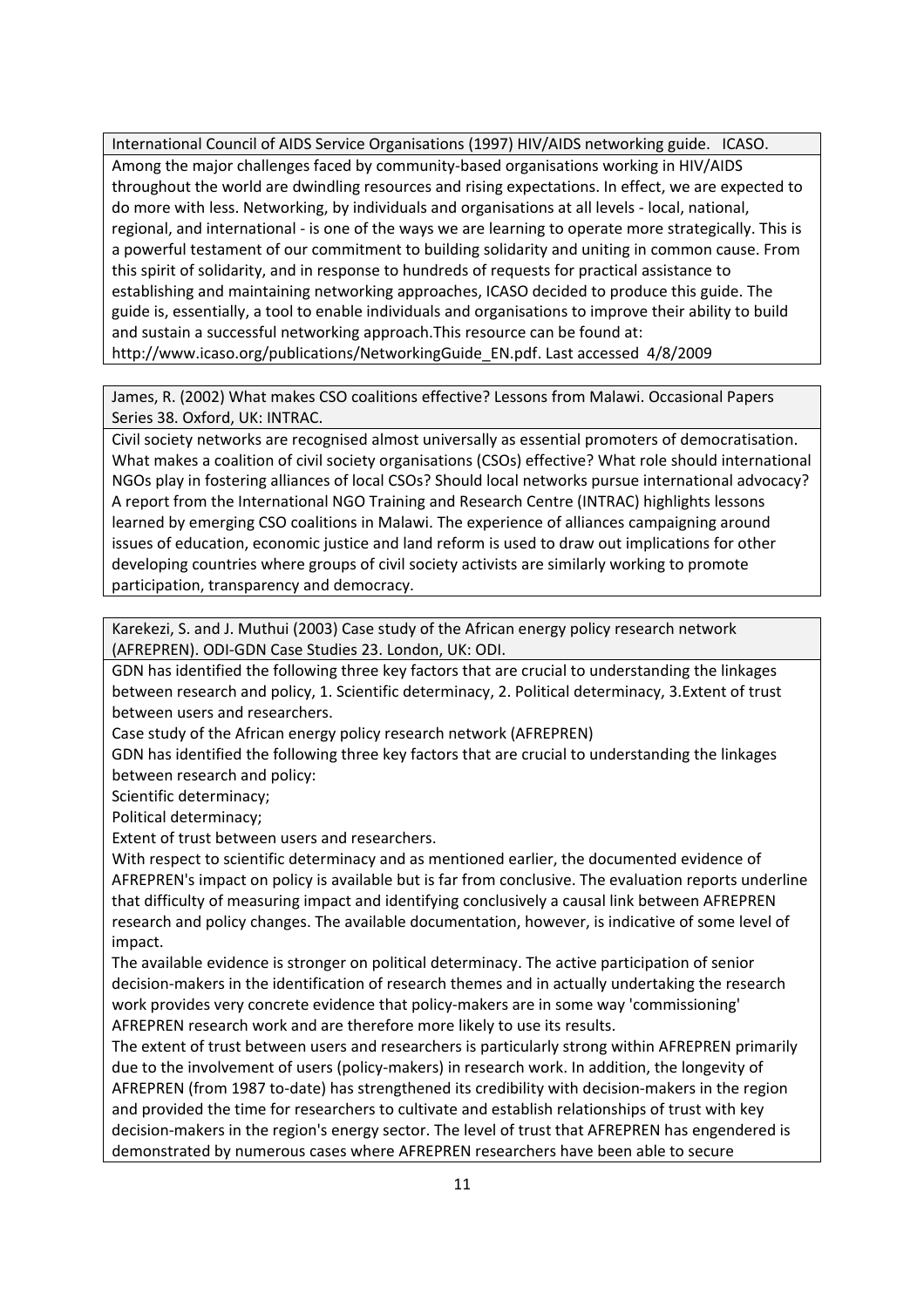confidential documents that are not available in the public domain

Karl, M. et al. (1999) Measuring the immeasurable: planning, monitoring and evaluation of networks. India: Women's Feature Service.

Networks and networking have come to be significant ways of organising and taking action by people and groups active in influencing complex social, economic and political forces that shape lives and society. It is the search for measurement of networking that led to this book. This book's aim is to provide a greater understanding of the nature of networks and networking; to share experiences of networks and networking organisations in planning, monitoring and evaluation; examine problems, challenges, practices and successes; lessons and guidelines to strengthen the PME in networks and networking organisations; and, promote greater understanding and cooperation between funding agencies, networks and networking organisations that they support.This resource can be found at: http://www.wfsnews.org/book2.html. Last accessed 4/8/2009

Keck, M. and K. Sikkink (1998) Activists beyond borders. Cornell, USA: Cornell University Press. Margaret E. Keck and Kathryn Sikkink examine a type of pressure group that has been largely ignored by political analysts: networks of activists that coalesce and operate across national frontiers. The targets of these networks may be international organisations or the policies of particular states. Historical examples of such transborder alliances include anti‐slavery and woman suffrage campaigns. In the past two decades, transnational activism has had a significant impact in human rights, especially in Latin America, and advocacy networks have strongly influenced environmental politics as well. The authors also examine the emergence of an international campaign around violence against women. The conventions of the nation‐state have shaped our contemporary understanding of the process and politics of social movements. Keck and Sikkink sketch for the first time the dynamics of emergence, strategies, and impact of activists from different nationalities working together on particular issues. This eagerly awaited work will alter the way scholars conceptualise the making of international society and the practice of international politics.

Kern, K. (2003) Global governance through transnational network organizations - the scope and limitations of civil society self‐organization. German version in: D. Gosewinkel, D. Rucht, W. Daele, J. Kocka eds (2004) Zivilgesellschaft ‐ national und transnational. WZB‐Jahrbuch 2003. Berlin, Germany: Edition Sigma.

The aim of this paper is to demonstrate the scope and limitations of global governance through civil society self-organisation. The case of the Forest Stewardship Council (FSC), which is now deemed a success, has been selected to demonstrate this phenomenon at work. What is involved here is a globally distributed environmental label for the certification of sustainably managed forests. The FSC shows how a private civil society regime can be implemented, how its implementation can be controlled and how violations can be sanctioned. It may be stated that the case of the Forest Stewardship Council is a form of global governance without nation‐state involvement that can be viewed as a complete alternative to global governance through nation states. The rapid spread of the FSC system was enhanced by the dynamic combination of civil society self‐organisation with market mechanisms. Moreover, the FSC system fills a gap that arose from the political failure at the level of international regimes. However, it has become clear that national forest protection standards are needed for the FSC system to function smoothly. The FSC system cannot replace national legislation and its implementation by an effective administration. The fact that the FSC not only can rely on its own internal means of sanction (i.e. withdrawal of certification), but also can resort to boycotts as a potential external instrument of sanction is undoubtedly a key factor behind the success of the FSC. However, the analysis also shows the limits of global governance through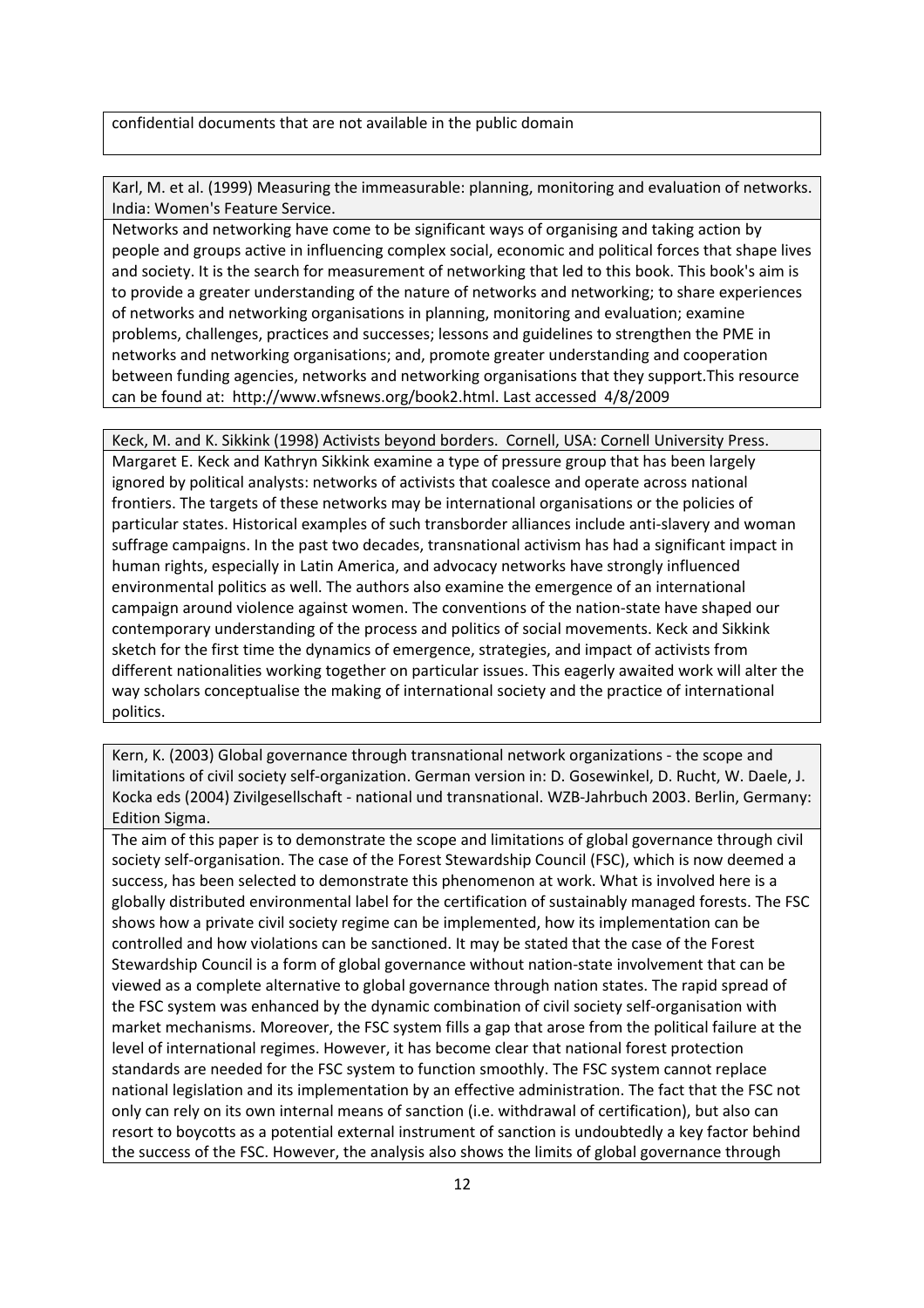self-organisation: as no nation state has the norm-setting monopoly, the FSC system competes with other certification systems in many countries throughout the world.This resource can be found at: http://skylla.wz‐berlin.de/pdf/2004/iv04‐102.pdf. Last accessed 4/8/2009

Khagram, S., K. Sikkink and J. Riker (2002) Restructuring world politics: transnational social movements, networks, and norms. Social Movements, Protest, and Contention Series 14. Minnesota, USA: University of Minnesota Press.

From the earliest campaign against Augusto Pinochet's repressive practices to the recent massive demonstrations against the World Trade Organization, transnational collective action involving non‐ governmental organisations has been restructuring politics and changing the world. Ranging from Santiago to Seattle and covering over twenty‐five years of transnational advocacy, the essays in Restructuring World Politics offer a clear, richly nuanced picture of this process and its far-reaching implications in an increasingly globalised political economy. The book brings together scholars, activists, and policy‐makers to show how such advocacy addresses‐and reshapes‐key issues in the areas of labour, human rights, gender justice, democratization, and sustainable development throughout the world.

Kickert et al. (1997) A management perspective on policy networks. Managing complex networks. London, UK: Sage.

This article deals broadly with the idea of policy networks as an opportunity for public policy-making. It starts by explaining the move away from an anti-statist approach to an increasing recognition of the need for government involvement. It is, however, also clear that government cannot reclaim its post-war welfare state position as the central governing authority in society. These observations necessitate reflection upon the relation between government and society. In social science this reflection has contributed to the rise of a new idea which is becoming increasingly popular: the concept of policy networks.

Kirton, C. and A. Bailey (2003) Establishment and development of a regional agricultural policy network in the Caribbean. Wageningen, Netherlands: Technical Centre for Agricultural and Rural Cooperation (CTA).

This study from the University of the West Indies for CTA, aims to develop a networking strategy geared towards improving access to relevant information by regional agricultural policy stakeholders in the CARIFORUM/CARICOM countries of the Caribbean.This resource can be found at: http://www.eldis.org/fulltext/CTAStudyReportFinalMay20031.pdf. Last accessed 4/8/2009

Korten, D. (1990) NGO strategic networks: from community projects to global transformation. Global Development Research Center.

Korten notes that the small size and limited financial resources of most NGOs make them unlikely challengers of economic and political systems sustained by prevailing interests of big government and big business. Voluntary associations are, however, coalescing smaller NGOs through evolving networks that lack identifiable structures, but create new institutional realities with value driven action and through broadly shared social visions. They can influence bureaucracies, and using electronic communication, rapidly mobilise significant political forces on a global scale. The process often depends on one or more individuals or organisations assuming strategic and catalytic roles. This can be done by even small organisations with very limited resources, if they are able forge alliances, network and communicate.

Krizsán, A. and V. Zentai (2003) From civil society to policy research: the case of the Soros Network and its Roma policies. ODI‐GDN Case Studies 16. London, UK: ODI. This paper explores the process of policy-making in the transition countries of Central and Eastern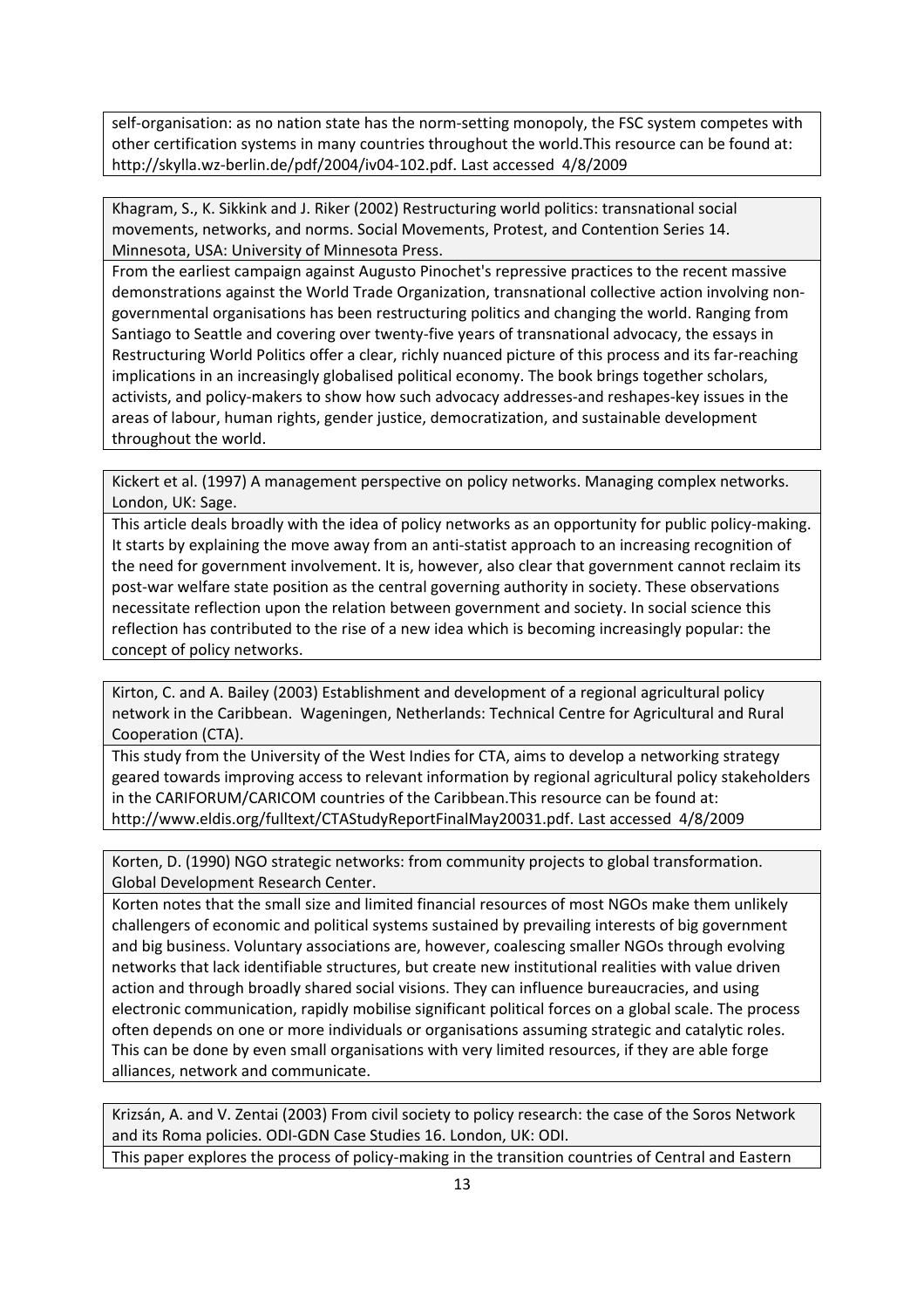Europe by examining the role of the Soros Network in relation to the protection of Roma rights. The paper argues that in the transition economies, many policy fields are still considerably undeveloped and in need of conceptually sound, efficient and consistent public policies. These areas include health care, education, reform of the judiciary and law enforcement mechanisms, policies relating to vulnerable groups of the population, including different national or ethnic minorities, woman, and mentally disabled. However the experience, expertise for research, definition, implementation, and monitoring of appropriate policies are often not available to the policy-makers. In these sensitive sectors the activity of state actors has come to be complemented by other actors, most notably the international community and the non‐governmental sector.This resource can be found at: http://www.gdnet.org/rapnet/pdf/Rio%20Paper%20‐%20final.doc

Law, J. and J. Hassard (1999) Actor network theory and after. Oxford, UK: Blackwell Publishers/Sociological Review.

This edited volume brings together some of the central figures within Actor Network Theory; Michel Callon, Bruno Latour, John Law with authors from other theoretical perspectives; Kevin Hetherington, Annemarie Moll, Marilyn Strathern, and Helen Verran. Actor Network Theory was one of the major theoretical perspectives that emerged within social theory in the 1990s. Taking a lead from post-structuralist thinking, ANT is concerned with finding new ways to configure two of the central oppositions which have dominated social theory for centuries; that of 'subject' and 'object'; 'structure' and 'agency'. Broadly speaking, ANT argues that the complexity of contemporary organisation forms such as networks mean that the binary oppositions of 'subject' and 'object'; 'structure' and 'agency' no longer hold. Instead, actors negotiate the social world where power is not possessed by individuals, nor by institutions, but is constructed by the relations between these things. Here, we see the influence of thinkers such as Foucault on ANT. This theoretical lens is used to examine a range of social spaces; from laughter in Nigerian classrooms, to Western financial markets, to art galleries and museums. The book tracks how ANT has become a central force within sociology and technoscience studies, anthropology, economics, feminism, geography, philosophy and organisational studies.

Leavitt, J. and A. Yonder (2002) The case of the Huairou Commission: local organizing and global networking campaigns. Paper presented at the International Research Group on Land and Urban Space (IRGLUS) Conference in Porto Alegre, Brazil, 17‐19 July. Porto Alegre, Brazil.

In less than seven years, the Huairou Commission has gone from an informal, loose coalition representing an international spectrum into a global network, reaching upwards of 11,000bn grassroots women's groups. Up until 1995, women, especially from the grassroots, were locked out of discussions at the global level. They had to rely on intermediaries within formal government delegations and or within the women's movement to make their voices heard. As good as those relationships might have been, the existence of the Huairou Commission has resulted in deeper collaborations and provided a platform that grassroots women's groups can call their own. As intersecting shifts changed within the UN and in its relation to NGOs, the Huairou Commission emerged as a unique opportunity, offering a forum in which ideas are exchanged, projects jointly undertaken, and policies crafted.This resource can be found at:

http://www.huairou.org/assets/download/Case\_of\_Huairou.pdf. Last accessed 4/8/2009

Lin, F. K., G‐M. Comini and M. Tyszler (2004) Challenges and threats for civil society organized as networks: a case study of local social and electronic networks for organizations dealing with children and adolescents in Brazil. Paper presented to ISTR Sixth International Conference on Contesting Citizenship and Civil Society in a Divided World, Ryerson University and York University, 11‐14 July. Toronto, Canada.

A study of the various civil society, governmental and hybrid networks working in Brazil since 1990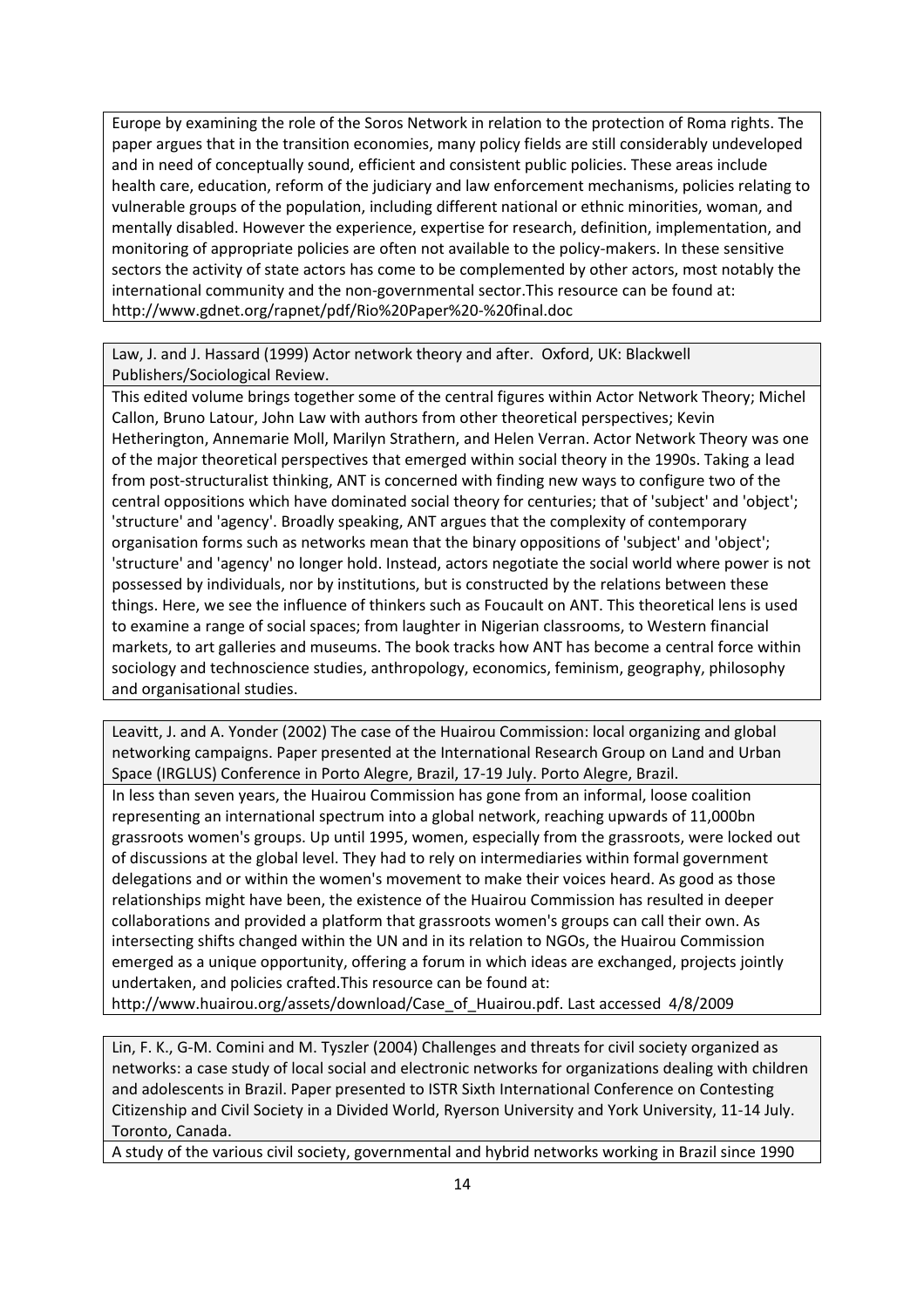to implement the ECA, defined as: 'a process of change in the way children and adolescents were seen by law and society as a whole'. The article begins by presenting the context and implications of the emergence of the ECA in Brazil. There follows a brief literature review on social and electronic networks. The authors then summarise the outcomes of an action‐research carried out in 2001‐02 with local networks. In the first stage, two virtual workshops were conducted with representatives of all the 17 existent networks. In the second stage, these representatives acted as research partners handing questionnaires to all of their affiliated organisations, in a universe of 2,159 public and private institutions.

Lin, N. (2001) Building a network theory of social capital. In N. Lin, K. Cook and R. Burt (Eds.) Social capital: theory and research, 3‐30. New York, USA: Aldine de Gruyter.

Recently, social capital has become one of the most important concepts in the social sciences. It is now necessary to define it, review it, identify controversies and debates, consider critical issues, and propose conceptual and research strategies in building a theory

Lipnack, J. and J. Stamps (1994) The age of the network. Vermont, USA: Oliver Wight Publications. The Age of the Network offers leaders, managers, and teams a new, practical view of how to think about their companies and reinvent them without losing the value and knowledge that's embedded in their current organisation. Lipnack and Stamps contend that only truly 'networked' organisations can move beyond mere survival to consistent success. Based on proven concepts developed by the authors and employed in organisations such as Hyatt Hotels and Malcolm Baldrige award winner Eastman Chemical, The Age of the Network reveals how today's leaders can create organisations and teams that are defined by speed, agility, and a web of interconnected relationships.

Loewenson, R. (2003) Civil society influence on global health policy, Annotated Bibliography for WHO/TARSC.

CSOs have become increasingly influential in global policy processes. The UN draws information and expertise from CSOs and increasingly integrates CSO inputs and collaboration in UN processes. In relation to global health policy, CSOs have intervened around trade agreements; drug prices and treatment access; tobacco control; patient rights; promotion of breastfeeding and control of infant formula; rights of people with HIV/AIDS, and primary health care. Civil society visibility and influence in health policy has grown, with the growth in capacity and increasingly widely connected networks of civil society, supported by an expansion in access to information and increased concerted action.This resource can be found at: http://www.tarsc.org/WHOCSI/globalhealth.php. Last accessed 4/8/2009

Lundin, B. and F. Soderbaum (2002) Blocking human potential: how formal policies block the informal sector in the Maputo corridor. In Ngai‐Ling Sum and M. Perkmann (Eds.) Globalization, regionalization and the building of cross‐border region. Basingstoke, UK: Macmillan.

This paper focuses on one of the most interesting cross-border regions in Africa, the so-called Maputo corridor. For more than a century, the Maputo corridor has been an informal cross‐border micro-region, constructed by millions of migrants, extensive informal trading as well as dense socioethnic interactions. Since the mid‐1990s there is a formal project, officially known as the Maputo Development Corridor (MDC), which seeks to reconstruct and revitalise this rather informal crossborder relationship, which effectively has existed for more than a century.This resource can be found at:

http://www.cris.unu.edu/sbook.175.0.html?&tx\_ttnews%5Btt\_news%5D=53&cHash=1439d1a85e. Last accessed 4/8/2009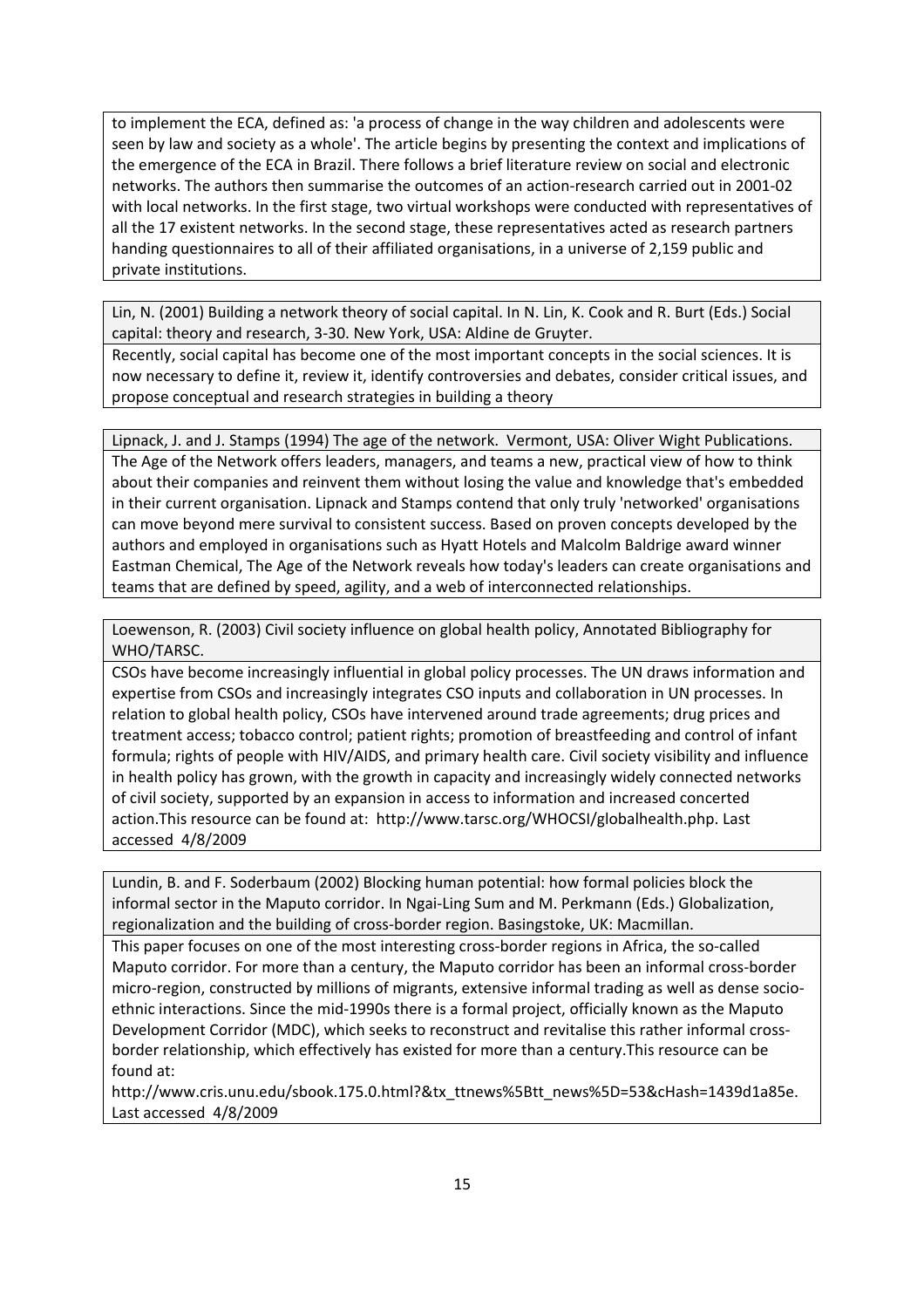Madonm, S. (2000) International NGOs: networking, information flows and learning. Development Informatics Working Paper Series 8. Manchester, UK: IDPM.

International non‐government organisations (INGOs) are increasingly regarded as important in their capacity to influence global policy on development issues such as poverty alleviation, sustainable development, and human rights. This has been possible through their simultaneous attachment to local places and cultures on the one hand, and their critical engagement with global institutions on the other. With recent advances in information and communication technologies, an increasingly connected INGO community is finding considerable scope for networking and information sharing at multiple levels.

McCarthy, H., P. Miller and P. Skidmore (eds) (2004) Network logic: who governs in an interconnected world? London, UK: Demos.

From the Internet to Al Qaeda, the teetering electricity grid to old school ties, we live in a world of networks. A profoundly disruptive shift has occurred in our societies, making networks the most important organisational form of our time and reshaping the activities of families, governments and businesses. This collection of essays tries to understand the patterns and impacts of networks, their potential for organisation and decision‐making, and how they make possible new forms of coordination and collective action. It looks at important lessons from the study of networks and addresses some of the critical questions that our 'network society' presents: from the distribution of power and inequality to the future of civic participation and the impact of new technologies.This resource can be found at: http://www.demos.co.uk/publications/networks. Last accessed 4/8/2009

Nanavaty, R. (1994) We can, we will: women's empowerment and DWRCA programme. SEWA Academy.

This paper presents the experience of SEWA (Self Employed Women's Association), an Indian female labourers' civil society network, in facilitating the implementation of the DWCRA (Development of Women and Children in Rural Areas), a government‐directed poverty alleviation programme.This resource can be found at: http://www.sewaresearch.org/pdf/researches/we\_can\_we\_will.pdf. Last accessed 4/8/2009

Narayan, R. and R. H. Shah (2000) Connecting the local to the global: voices of the poor. Paper prepared for Workshop on Local to Global Connectivity for Voices of the Poor, World Bank, 11‐13 December. Washington, DC, USA.

Institutional innovations are beginning to emerge in different parts of the world that promise to give voice and representation to poor people. This paper offers examples of such innovations from very different fields, drawing out the common features and the lessons that should guide the design of new mechanisms, and suggesting actions to close the large gap between the local and global level.

Nelson, J. and J. Farrington (1994) Information exchange networking for agricultural development: a review of concepts and practices. Wageningen, Netherlands: Technical Centre for Agricultural and Rural Cooperation (CTA).

Nelson and Farrington identify two types of networks: information exchange networks (IEN), and organisations with a networking function (ONF). IENs usually have a flatter structure than ONFs, as IENs tend to share information through mutual communication, increasingly via the Internet. ONFs have a more centralised structure and therefore more often provide one‐way information services such as CD ROMs and databases. There are also large variations within each of these two types of networks, and Nelson and Farrington give several illustrations of this. For example, networks can function in a hub‐and‐spoke formation, where various members have multiple objectives, thus requiring an element of centralisation in order to coordinate these different interests. Alternatively, the rim‐effect network relies much less on a central institution, and instead the members profit from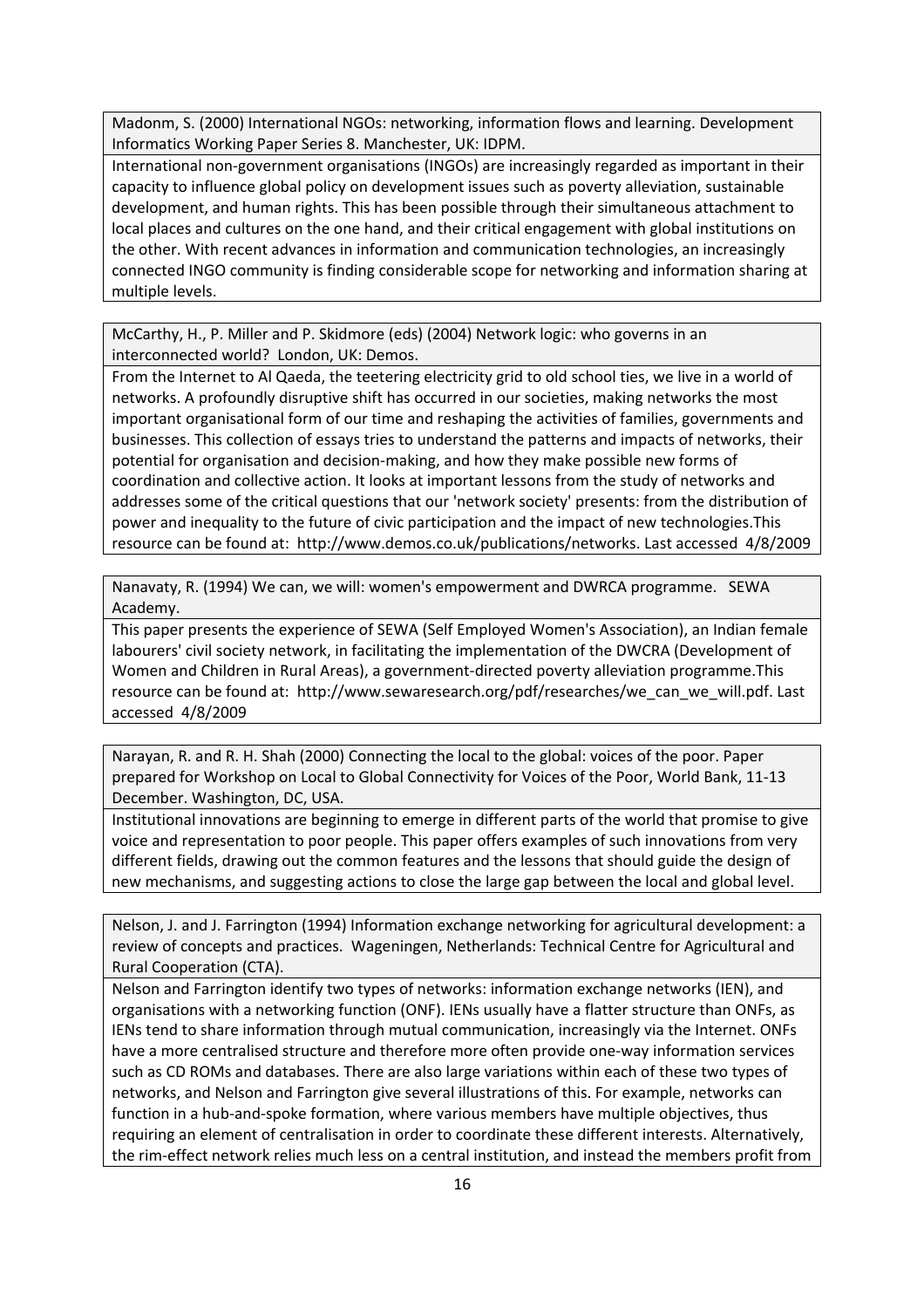the opportunity of linking up with each other. The book concludes that there are some tensions inherent in networking which are important to address. The three tensions identified are leadership versus responsiveness, degree of formalisation, and defining boundaries.

Niombo, S. (2003) Online mobilization and publishing for African civil society. New York, USA: Information Technology and International Cooperation (ITIC) Programme, SSRC.

African civil society organisations have begun slowly to appropriate the Internet. Some of them have experienced on line mobilisation and publishing. What are the challenges they meet in disseminating information through Internet? What is the contribution of 'social tech organisations' in these online activities? What audience is reached with what impact? Do African civil society organisations on line activities effectively influence a global audience?

O'Brien, R. (2002) Global civil society networks online: Zapatistas, the MAI and landmines. Paper from Faculty of Information Studies, University of Toronto, Civil Societies Online. Toronto, Canada: University of Toronto.

This paper provides some background into the research literature concerning social change activism as it has been influenced by the new online communications technologies. It briefly reviews CMC and CSCW; community networks and virtual communities; online governance and the public sphere; and Internet activism. This is followed by an elucidation of networking, the fundamental concept underlying the collaborations of civil society.This resource can be found at:

http://www.web.net/~robrien/papers/civsocnets.html. Last accessed 4/8/2009

Ottaway, M. (2001) Corporatism goes global: international organizations, NGO networks and transnational business. Global Governance 7(3), 1‐22.

Ottaway presents an evaluation of the UN Global Compact, which was launched in 1999 to bring big business, labour, civil society and government together to deal with contentious issues of human and workers rights, environment etc. In this the UN used corporatism to complement representative and participatory democracy.

Pal, L. (1997) Virtual policy networks: the internet as a model of contemporary governance? Paper presented to INET '97.

The public policy literature has recently emphasised the importance of 'networks' in the policy process and has also argued that the new dynamics of policy networks are redefining contemporary forms of governance. Surprisingly, this literature has largely ignored the Internet as an exemplar of these new network forms and new governance practices. This paper tries to bring these two areas of research together. It reviews the policy literature to establish the point that the network concept is increasingly central to contemporary discussions. It then provides an overview of what various authors have identified as the key characteristics of the Internet and the networks that operate through it. The paper concludes with several suggestions for further research on virtual policy networks.This resource can be found at: http://www.isoc.org/inet97/proceedings/G7/G7\_1.HTM. Last accessed 4/8/2009

Pattberg, P. (2004) The institutionalisation of private governance: conceptualising an emerging trend in global environmental politics. Global Governance Working Paper 9. Amsterdam, Netherlands, Potsdam, Berlin and Oldenburg, Germany: Global Governance Project.

The concept of global governance denotes a fundamental change in the steering mechanisms employed by governments and international organisations as well as in the relation between public and private interests in the provision of global public goods. Next to public‐private partnerships and public policy networks, private governance institutions, involving civil society organisations and business actors, enter the centre stage of global governance research within the wider context of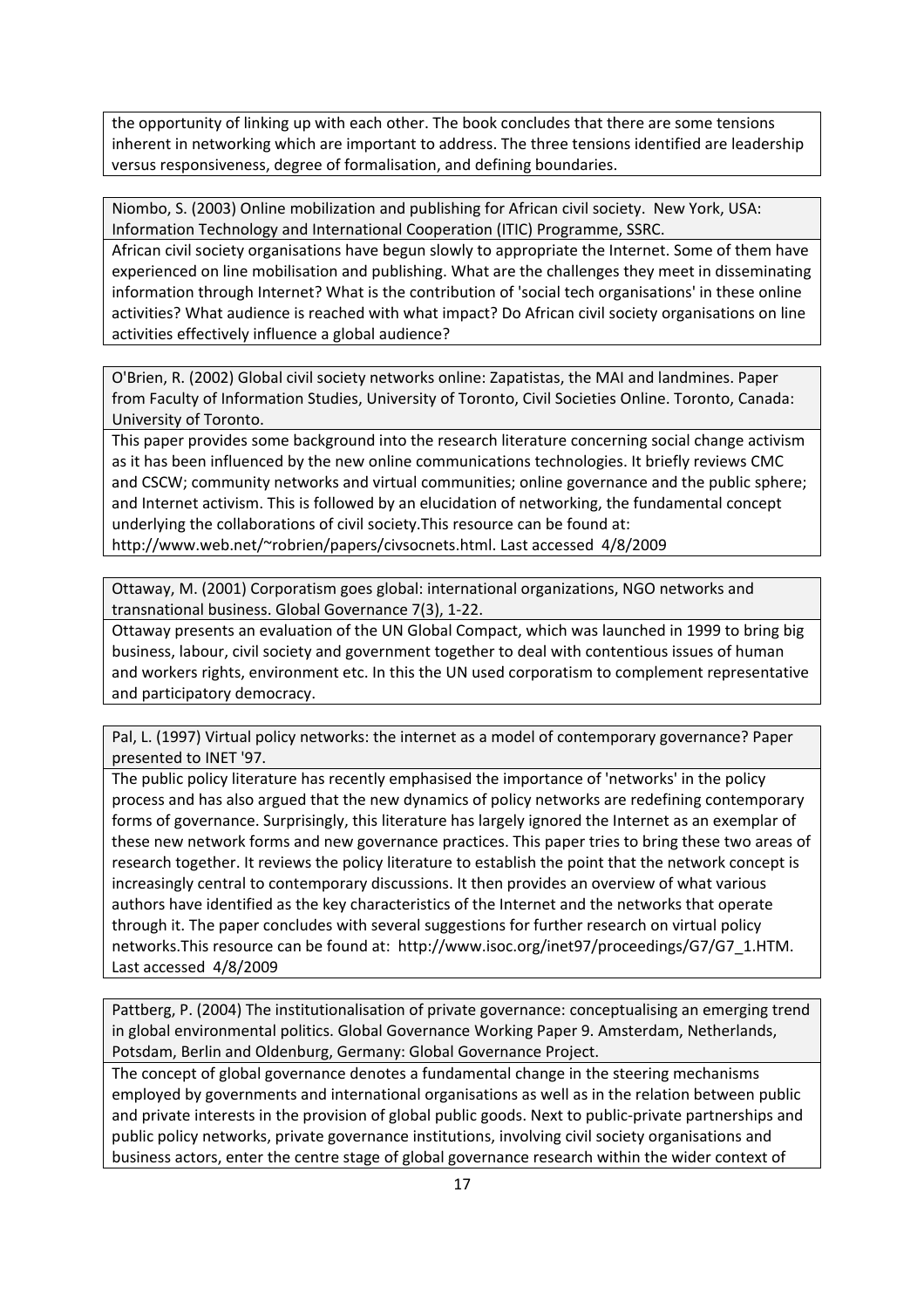## international relations theory.This resource can be found at: http://www.glogov.org

Pollard, A. and R. Driscoll (2004) Strategic communications in PRSPs: Bolivia case study. ODI Consultation for the World Bank and DFID. London, UK: ODI.

Communications initiatives in the Bolivian PRS have worked towards building constructive links between very diverse groups with fragile relationships. The Bolivian government as a whole has long-term problems with clientelism and corruption, and an acrimonious relationship with a very vocal and internally divided civil society sector. Steps towards bridging these gaps through the PRS process have been made in three ways: First, consultation processes and participative monitoring at the relatively stable and coherent level of municipalities were undertaken. Secondly, an independent consultation on the PRSP was conducted by the Catholic Church ‐ an organisation which cuts across disparate civil society groups ‐ and run in parallel to the government‐led National Dialogue. Finally, think tanks, such as ILDIS, have worked to mediate between government and the general public by promoting more informed and constructive debate. Steps are also being taken within the donor community to develop closer collaboration among themselves, with DFID leading a new network of bilateral donors. The links between donors and other stakeholders however have room for improvement: there have been calls for donors to capitalise on the success of the Bolivian think tank sector, and invest in research and analysis which can promote a better match between donor expectations of government, and its practical capacities

Portes, A. and P. Landolt (2000) Social capital: promise and pitfalls of its role in development. Journal of Latin American Studies 32(2), 529‐47.

This article reviews the use of the concept of social capital in recent literature and presents examples from the Latin American context. The origins and evolution of the concept ‐ in particular its transformation from an individual trait to a characteristic of communities ‐ are described. The authors note that there are problems with the definition of social capital and that the ability to secure resources is often confused with the resources themselves. Negative aspects of social capital are often excluded from research and literature, and motivations are not addressed. The 'stock' of social capital needs to be understood as different from the effect of social capital. The understanding of social capital as both an asset of individuals, as well as of communities or nations leads to further confusion.

Portes, R. and S. Yeo (2001) Think‐net: the CEPR model of a research network. CEPR.

CEPR is organised very differently from most other 'think‐tanks'. The Centre administers centrally a 'pure' network ‐ no research is done at the London headquarters of CEPR, where a staff of 28 deals entirely with the development, funding and administration of research and related activities (publications, meetings). Researchers are based in their home institutions: universities, research institutes, central bank research departments, and international organisations. Thus CEPR is not a 'think‐tank' at all: rather, it is a 'think‐net', an 'invisible college' or 'multiversity'. We believe that one of our main achievements has been to create an active, functioning community of dispersed individual researchers throughout Europe, who collaborate through CEPR in research activities and dissemination. In that process, we have also convinced a large group of first-class economists that applied economics leading to policy analysis can be just as important as theory, and it too can enhance professional statureThis resource can be found at:

http://www.cepr.org/aboutcepr/CEPR/CEPR\_think.pdf. Last accessed 4/8/2009

Provan, K. and H. Brinton Milward (2001) Do networks really work? A framework for evaluating public‐sector organizational networks. Public Administration Review 61(4), 414‐23. Provan and Milward start with the question: Do networks for community‐based, publicly funded health services deliver what they promise? How do we evaluate network effectiveness? In principle,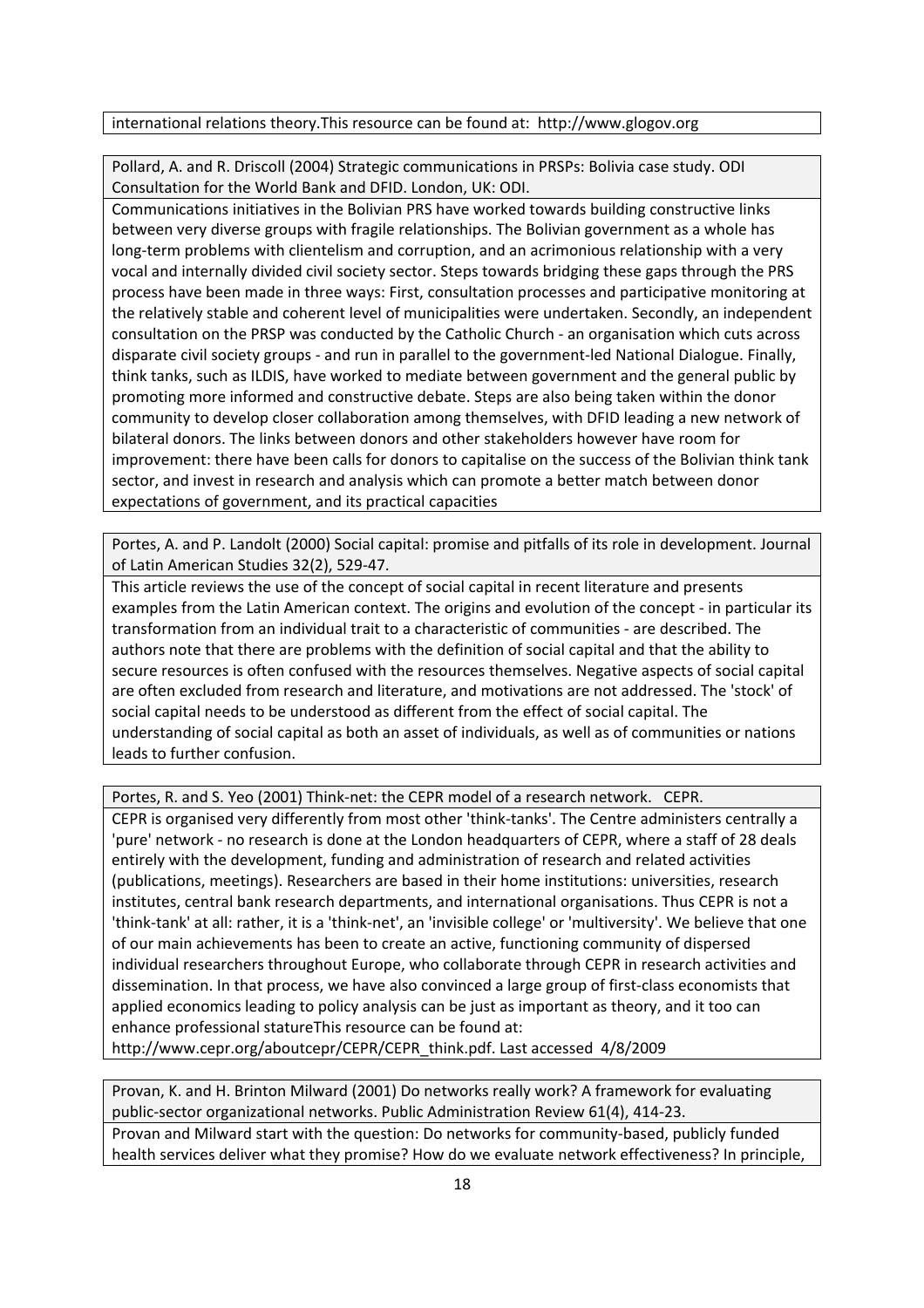community-based networks would seem to be logical mechanisms for providing public services that cannot or should not be centralised. Community‐based networks in the health sector typically bring together a collection of programmes and services that span a range of cooperating but autonomous (frequently private or non‐governmental) organisations. However, there is still a lack of comparative network data, and the authors state that in practice it is premature to conclude that networks are effective mechanisms for addressing complex policy problems. They then propose a framework for network evaluation that focuses on three different levels of analysis: community, network and organisational participant level.

Putnam, R. (1993) Making democracy work. Princeton, USA: Princeton University Press. Why do some democratic governments succeed and others fail? In a book that has received attention from policy-makers and civic activists in America and around the world, Robert Putnam and his collaborators offer empirical evidence for the importance of 'civic community' in developing successful institutions. Their focus is on a unique experiment begun in 1970 when Italy created new governments for each of its regions. After spending two decades analysing the efficacy of these governments in such fields as agriculture, housing, and health services, they reveal patterns of associationism, trust, and cooperation that facilitate good governance and economic prosperity.

Radcliffe, S. (2001) Development, the state, and transnational political connections: state and subject formations in Latin America. Global Networks: A Journal of Transnational Affairs 1(1), 19. Focusing on the processes of making and sustaining transnational political ties between actors, international actors and states, this paper reviews recent work from a number of disciplines on globalisation and politics, and outlines an agenda for future research. Rather than seeing transnational political linkages merely as forerunners to the loss of local sovereignty, the paper argues for a wider conceptualisation of transnational connections, embedded within processes of state formation in Latin America. Using a variety of examples, it is argued that transnational networks are associated with a wide range of meanings and a variety of responses by diverse actors. Drawing on recent work in political science, post‐structuralism and anthropology, it is suggested that geographical concepts ‐ related to scale, process and networks ‐ offer a means through which to analyse and 'map out' these transnational political processes.

Rai, S. (2003) Networking across borders: the South Asian Research Network on gender, law and governance. Global Networks 3(1), 59‐74.

In this article I focus on a subaltern approach to knowledge networks by examining the process of setting up such a network, the South Asia Research Network (SARN) on Gender, Law and Governance. I reflect on the construction of discourses about 'knowledge' and 'knowledge‐makers' and the issues of access that emerge as a result of these discourses and practices. I outline three aspects of a 'politics of network(s)‐ing': the politics of process; the politics of outcome; and the politics of framing. I conclude that the borders of which we need to be aware are not just national borders but also borders of power. Knowledge networks are politically heterogeneous and for subaltern networks to have sustainable organisations as well as critical politics they need to be self‐ reflective and deliberative.

Reinicke, D. et al. (2000) Critical choices: the UN, networks, and the future of global governance. Johannesburg, South Africa: GPPI.

Global Public Policy Networks (GPPNs) have risen to prominence recently thanks to the twin modern‐day developments of liberalisation and technological revolution. The combination of these two developments has resulted in 'governance gaps' within the international system. Specifically, these 'governance gaps' are identified as an 'operational gap' (inability to deal with complexity) and a 'participatory gap' (a large‐scale democratic deficit). GPPNs set out to plug these gaps.This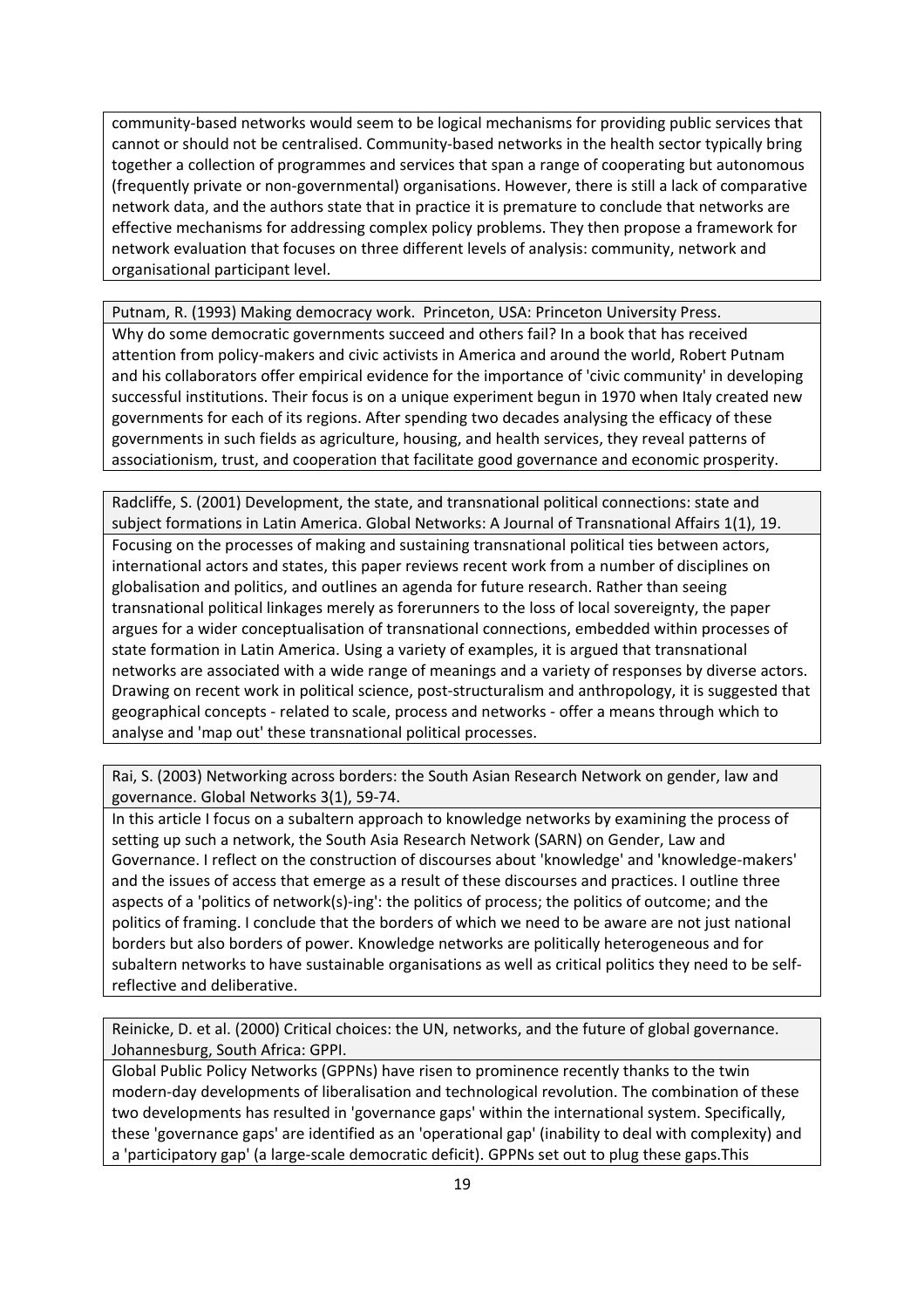## resource can be found at: http://www.gppi.net/index.php?page=cms&id=2. Last accessed 4/8/2009

Reuter, M. (2004) Civil society networking across the old East-West divide: cross-border NGO cooperation in the Baltic Sea region. Paper presented to ISTR Sixth International Conference on Contesting Citizenship and Civil Society in a Divided World, Ryerson University and York University, 11‐14 July. Toronto, Canada.

The problem of structural inequality seems to occur fairly often in cooperation projects involving Western ('Northern') NGOs and their local partners in Third World countries. The aim of this paper is to discuss the relevance of this issue to regional NGO cooperation in the Baltic Sea area. Given the initial inequality between NGOs from the Western and from the Eastern countries of the region ‐ not only in terms of material resources but also of know‐how and experience ‐ it is interesting to see whether the dynamics of their cooperation tends to reduce or to further reinforce this inequality. After all, for the development of a regional civil society in the Baltic Sea area it is important not only that cooperation between non‐profit groups takes place, but also that it is based on mutual trust and reciprocity.

Riker, J. (2004) Advancing democratic empowerment and governance in transnational civil society: toward meaningful North‐South research collaborations. Paper presented to ISTR Sixth International Conference on Contesting Citizenship and Civil Society in a Divided World, Ryerson University and York University, 11‐14 July. Toronto, Canada.

With the growing importance of civil society actors engaged in advocacy beyond the state, there is a critical need for systematic theorization of transnational civil society that synthesises the ongoing scholarly research and goes beyond to take fuller account of the theoretical perspectives and practical experiences of researchers and practitioners around the world.

Riles, A. (2001) The network inside out. Michigan, USA: University of Michigan Press. Riles' perspective is that of both international lawyer and anthropologist. In this meticulous study of feminist NGOs in the South Pacific preparing for the 1995 'Beijing Conference', she sets out to cast fresh light on structures that were previously overlooked as mundane fact.

Robinson, D., J. Harriss and T. Hewitt (1999) Why inter‐organizational relationships matter. Managing development: understanding inter‐organizational relationships. London, UK: Sage. The chapter starts off by describing the way in which the development arena has moved from practices referred to as serial monogamy to more complex and polygamous behaviours. With more cooperation between aid agencies, a shift can be seen from aid‐based to rules‐based development. Attention is turned more towards defining sector‐wide programmes and macro level change. In inter-organisational terms, this might be described as a move from interaction generated by operational needs, to attempts to build more enduring relationships. There are major challenges in place trying to make sense of the underlying politics of the notion of cooperation, with focus on the real conflicts of interest and agenda which persist in all areas, and how these are managed.

Rocha de Mendonça, F., C. Fedato and M. Tsustsui (2004) Monitoring of cross‐sector alliances: a Brazilian proposal. Paper presented to ISTR Sixth International Conference on Contesting Citizenship and Civil Society in a Divided World, Ryerson University and York University, 11‐14 July. Toronto, Canada.

This article aims at raising the discussion on the challenge faced by organisations that keep social action partnerships. It also introduces the Instrument for Monitoring Cross‐Sector Alliances, a tool developed from the research named 'Strategic Cross‐Sector Alliances for Social Action'.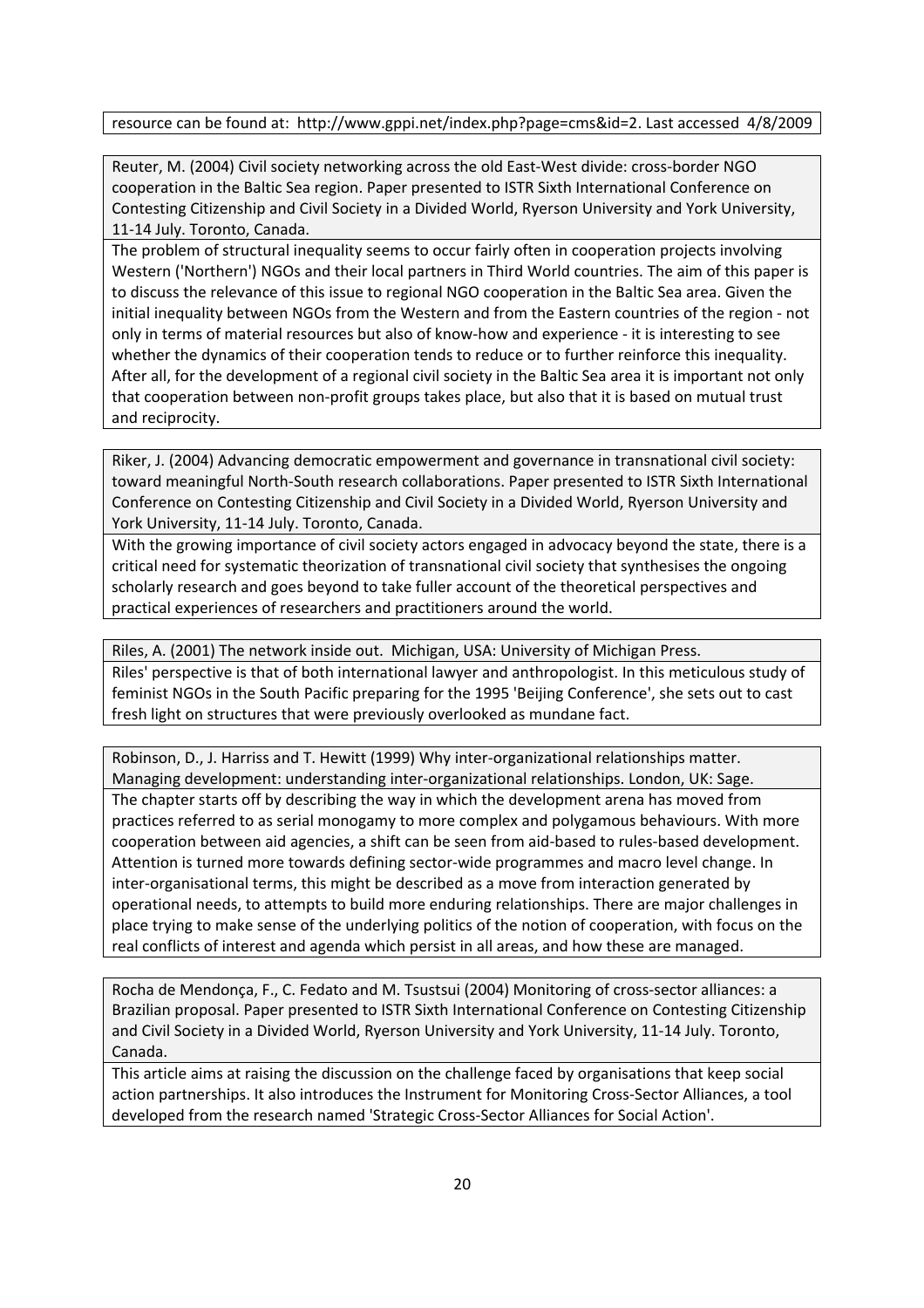Rondfelt, D. F., J. Arquilla, G. E. Fuller and M. Fuller (1998) The Zapatista social netwar in Mexico. Santa Monica, CA, USA: RAND.

The information revolution is leading to the rise of network forms of organisation, whereby small, previously isolated groups can communicate, link up, and conduct coordinated joint actions as never before. This, in turn, is leading to a new mode of conflict ‐ 'netwar' ‐ in which the protagonists depend on using network forms of organisation, doctrine, strategy, and technology. Many actors across the spectrum of conflict ‐ from terrorists, guerrillas, and criminals who pose security threats to social activists who do not ‐ are developing netwar designs and capabilities.This resource can be found at: http://www.rand.org/publications/MR/MR994/. Last accessed 4/8/2009

Rutherford, K. (2000) The landmine ban and NGOs: the role of communications technologies. Journal of Transnational Associations 2/2000, 60‐73.

This paper contends that communications technologies facilitated the International Campaign to Ban Landmines. These technologies allowed ICBL members to disseminate research widely and, in most cases, publicise information quickly to influence state policies toward banning landmines. Furthermore, these technologies allowed the ICBL to communicate and coordinate among themselves and with the governments, media and public in a quickly and cost effective manner. Finally, these technologies reduce coalitional building costs, especially among Southern NGOs, and allow for information collection and dissemination over the issue of security ‐ an area once monopolised by states. This paper concludes that the ICBL's effective application and utilisation of communications technologies provides a model for future NGO coalitional building and strategies toward working with or against state interest.

Ryan, S. (2004) Initial trust formation in an online social action network. Paper presented to ISTR Sixth International Conference on Contesting Citizenship and Civil Society in a Divided World, Ryerson University and York University, 11‐14 July. Toronto, Canada.

Social action groups play an important role in the non‐profit sector through their advocacy for marginalised communities and through their opposition to hegemonic interests of governments and big business. Successful collective action involves both risk and interdependence, making trust between participants essential. Increasingly, social activists are turning to computer‐mediated communication to support their work (Deibert 2000; Diani 2000).

Sabatier, P. and H. C. Jenkins‐Smith (1999) The advocacy coalition framework: an assessment. In P. Sabatier (Ed.) Theories of the policy process. Boulder, CO, USA: Westview Press.

This chapter examines the link between research and policy in terms of an 'advocacy coalition' framework, which aims to take into account the importance of various coalitions between certain policy‐makers, influential actors and pressure groups. The coalitions form on the basis of shared beliefs and values, as actors/institutions who share a similar perspective forge relationships with each other. Advocacy coalitions therefore consist of various different actors, including different government agencies, associations, civil society organisations, think tanks, academics, media institutions, and prominent individuals.

Saguier, M. (2004) Convergence in the making: transnational civil society and the Free Trade Area of the Americas. CSGR Working Papers 137/04. Warwick, UK: University of Warwick.

This paper analyses the role of the Hemispheric Social Alliance network in its efforts to build a transnational coalition between labour unions, social movements, indigenous, environmental and citizen organisations throughout the Americas to oppose the establishment of a Free Trade Area of the Americas (FTAA). The prospects of hemispheric solidarity cannot be assumed in face of such heterogeneity of social actors. Drawing from social constructivism and the theory of structuration, the paper will propose a methodological approach to the study of transnational collective action in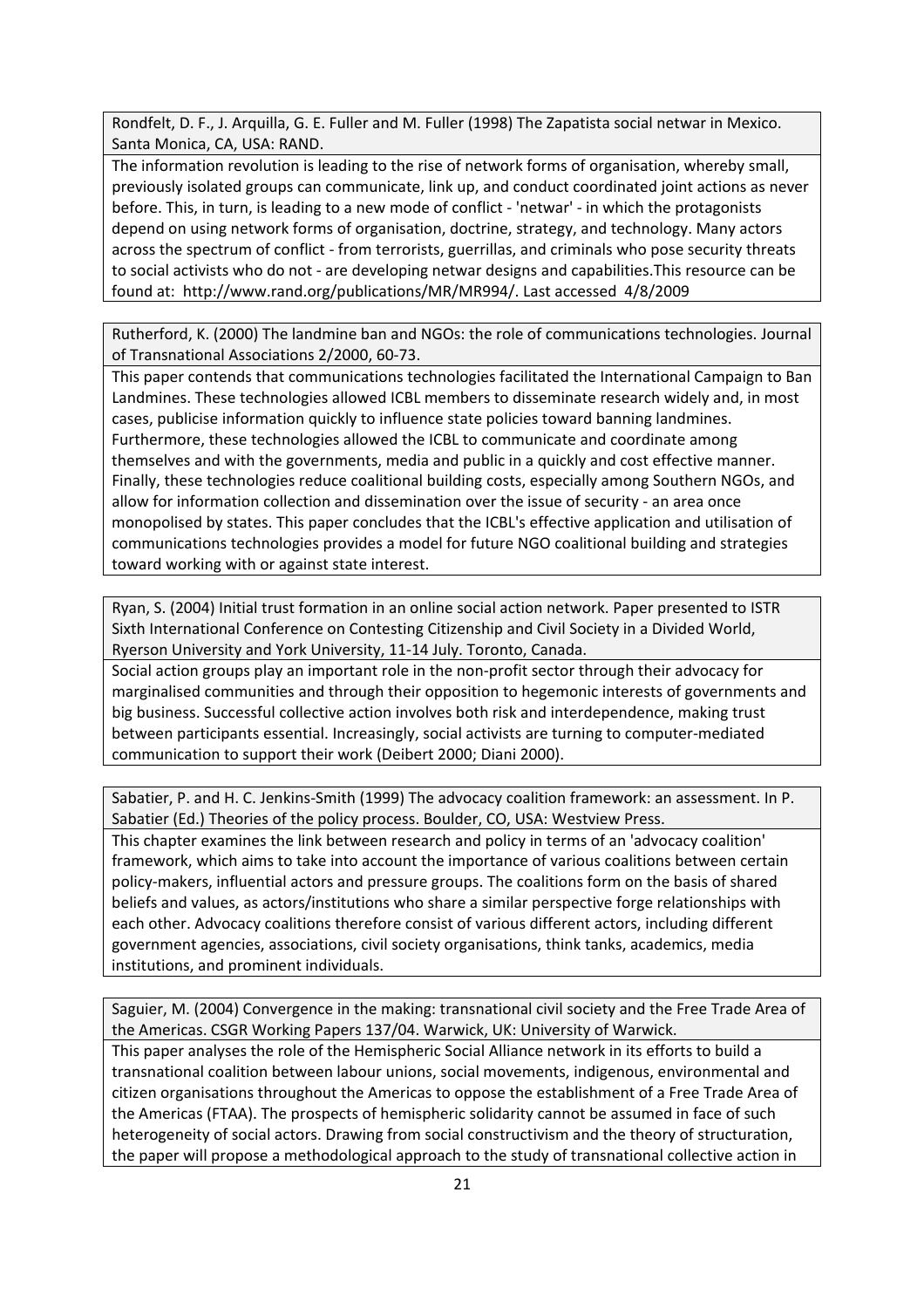the Americas by stressing the political value of building discourse coalitions and embedding collective expectations. Defying the official meanings of the FTAA project, the Hemispheric Social Alliance has been articulating a counterhegemonic critique to neo‐liberal approaches to development in the Western Hemisphere.

Samuel, K. (2000) Civil society coalitions, alliances and networks: the movement for free and fair elections ‐ Sri Lanka, a case study. IFCB.

This IFCB case study charts the recent history of the civil society networks and coalitions that developed in Sri Lanka in response to the need for free and fair elections. It describes the transition from an 'alliance' of human rights groups to a more formal 'coalition'. The networks were successful in raising the issue of election monitoring into the national consciousness.This resource can be found at: http://www.ifcb‐ngo.org/publications/docs/Can‐sl.doc

Smith, M. J. (1997) Policy networks. In M. (Ed.) The policy process: a reader. London, UK: Prentice Hall.

Smith suggests various ways to distinguish between different policy networks. The first distinction is based on the theory that policy networks can be arranged along a continuum from a policy community to an issue network. At the policy community end one would find networks that were well defined, with formal membership and frequent interaction among the members. At the issue network end of the continuum, one would find a large and loosely defined network of various people, with fluctuating levels of activity and interaction.

Söderbaum, F. (1999) Understanding Regional Research Networks in Africa. Sida Studies in Evaluation 99/3. Stockholm, Sweden: Sida.

The overall aim of this desk study is to contribute to a better understanding of regional research networks (RRNs) in international development cooperation, with special emphasis on those in Africa. The terms of reference specifies three overall objectives: i) a general review of literature on the concept of research networks and the support to research networks in developing and industrialised countries; ii) an inventory and analysis of different types of RRNs in international development cooperation, accompanied by an assessment of the frequency with which networks of different kinds figure in international development cooperation; and iii) preliminary analysis of Sida-funded RRNs in terms of the typology devisedThis resource can be found at:

http://www.sida.se/sida/jsp/sida.jsp?d=118&a=2361&searchWords=understanding%20regional%20 research%20networks%20in%20africa. Last accessed 4/8/2009

Soeftestad, L. and P. Kashwan (2004) CBNRM Net: from managing natural resources to managing ecosystems, knowledge and people. Kristiansand, Norway: CBNRM Net.

This paper looks at how environmental online communication (EOC) could move beyond an emphasis on information to focus on knowledge (and to management of such knowledge) that can be instrumental in achieving the goals of more equitable and sustainable natural resource management.This resource can be found at: http://www.cbnrm.net/pdf/soeftestad | 007 eoc.pdf. Last accessed 4/8/2009

Stacey, R. (1995) The role of chaos and self‐organization in the development of creative organizations. In A. Albert (Ed.) Chaos and society. Amsterdam, Netherlands: IOS Press.

From a management studies perspective, Stacey draws on chaos theory (transported from the physical sciences to social science issues) to discuss the possibilities of moving away from 'equilibria' models of organisation to models that focus on nonlinear networks. He argues that the 'nonlinearity' of networks ‐ e.g. the spontaneous relations formed between people, the irregular sharing of information, the informal learning processes that occur through interaction, etc. ‐ is precisely what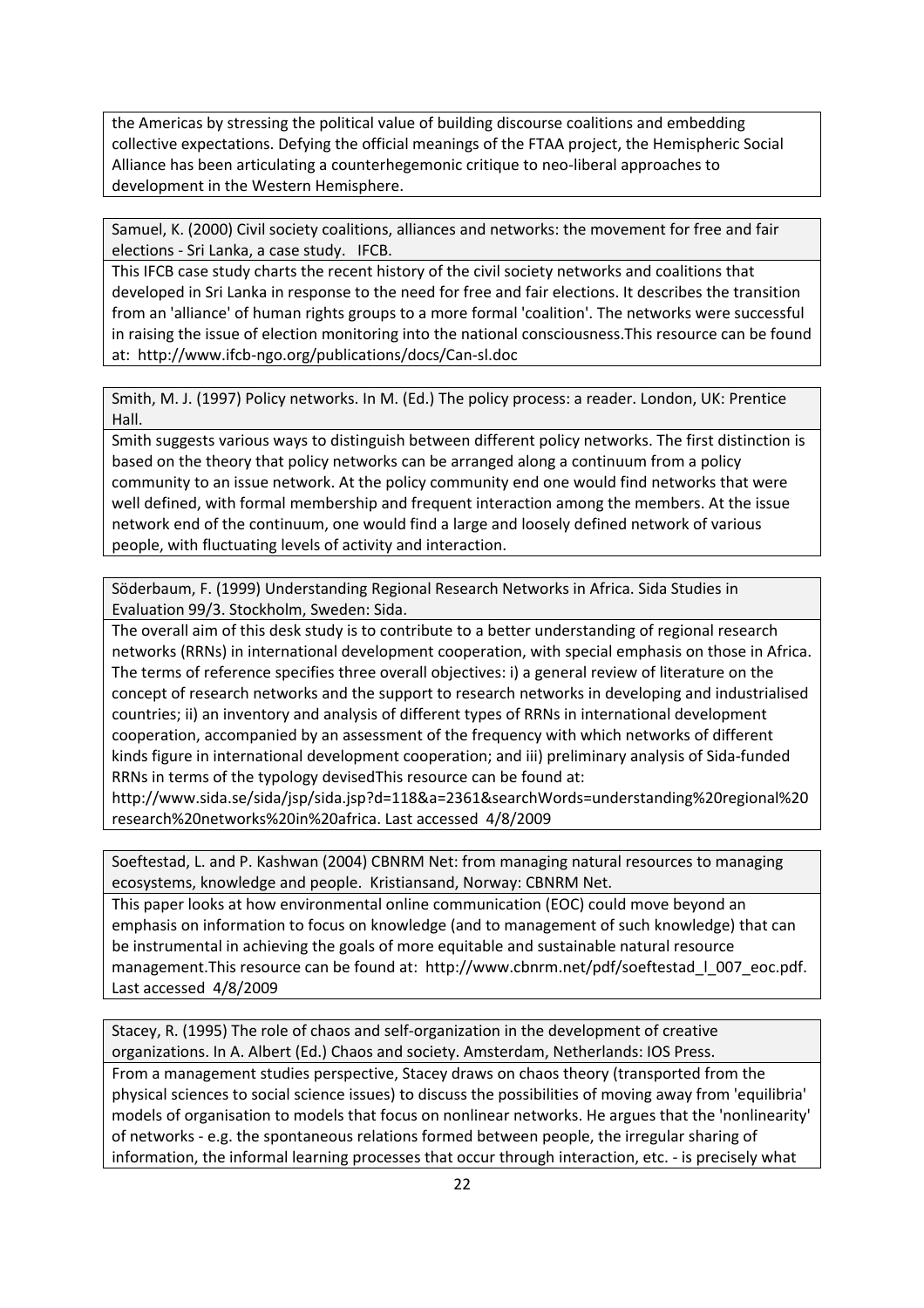makes networks such valuable sites for innovation. In formal institutions, the networks that form often function as 'shadow organisations' that creatively interpret and modify official strategies. More importantly, the informal networks continuously generate new and alternative strategies. Those unofficial strategies that survive and are picked up by various actors through the informal channels and networks will normally after a time become institutionalised, thus making them official. This reinforces the control of the formal management and provides some stability. However, new unofficial ideas and responses will already be forming. Stacey argues that this constant interaction between stable organisational elements and unstable informal networks is vital if an organisation wishes to succeed.

Starkey, P. (1998) Networking for development. London, UK: International Forum for Rural Transport and Development.

Networks are increasingly important, whether local, national or international. People talk about networks in development agencies, in research, in businesses and in many professional fields. For some people, networking seems just another jargon term. But many organisations now recognise networking as a valuable means to share information, further common objectives and make best use of limited resources.

Stone, D. and S. Maxwell (2004) Global knowledge networks and international development: bridging research and policy in a globalising world. London, UK: Routledge.

This edited volume addresses the issue of whether and how networks can be effective in promoting research‐based policy‐making. In their introductory chapter, the editors conclude that although there are significant grounds for scepticism over the potential of networks, at the same time, there are equally grounds for optimism: 'Networks can play an important part in helping to create a policy process that is research rich, inclusive, and accountable ‐ at least in theory. Even so, the virtues of networks are not straightforward. We find that access can be unequal, transactions costs high, and sustainability problematic. This is true even of well‐funded and well‐meaning initiatives like those taken by the World Bank. There is a way forward, but it requires development agencies and actors to think in new ways about knowledge management.'

Struyk, R. (2000) Transnational think tank networks: purpose, membership and cohesion. Washington, DC, USA: Urban Institute.

This short paper provides a brief overview over issues related to think tank networks. Think tank networks are different from public policy networks in that think tank networks are usually made up of organisations with more or less the same interests and fundamental views. In this respect they are similar to epistemic communities. Think tank networks are typically characterised by webs of relatively stable relationships and informal interactions based on these relations. They are also generally non-hierarchical, and attempt to pool and share resources in a mutual manner.

Surman, M. and K. Reilly (2003) What will it take to catalyze a broader trend of appropriation and strategic use of networked technologies within civil society? New York, USA: Information Technology and International Cooperation (ITIC) Programme, SSRC.

This paper looks at how to catalyse a broader trend of appropriation and strategic use of networked technologies within civil society. The ability of civil society organisations to control their own communications, and even their relationships and networks, is intimately intertwined with the question of appropriating networked technologies. The issue of appropriation (using networked technologies strategically, politically, creatively) is amongst the most pressing that civil society faces in the information society.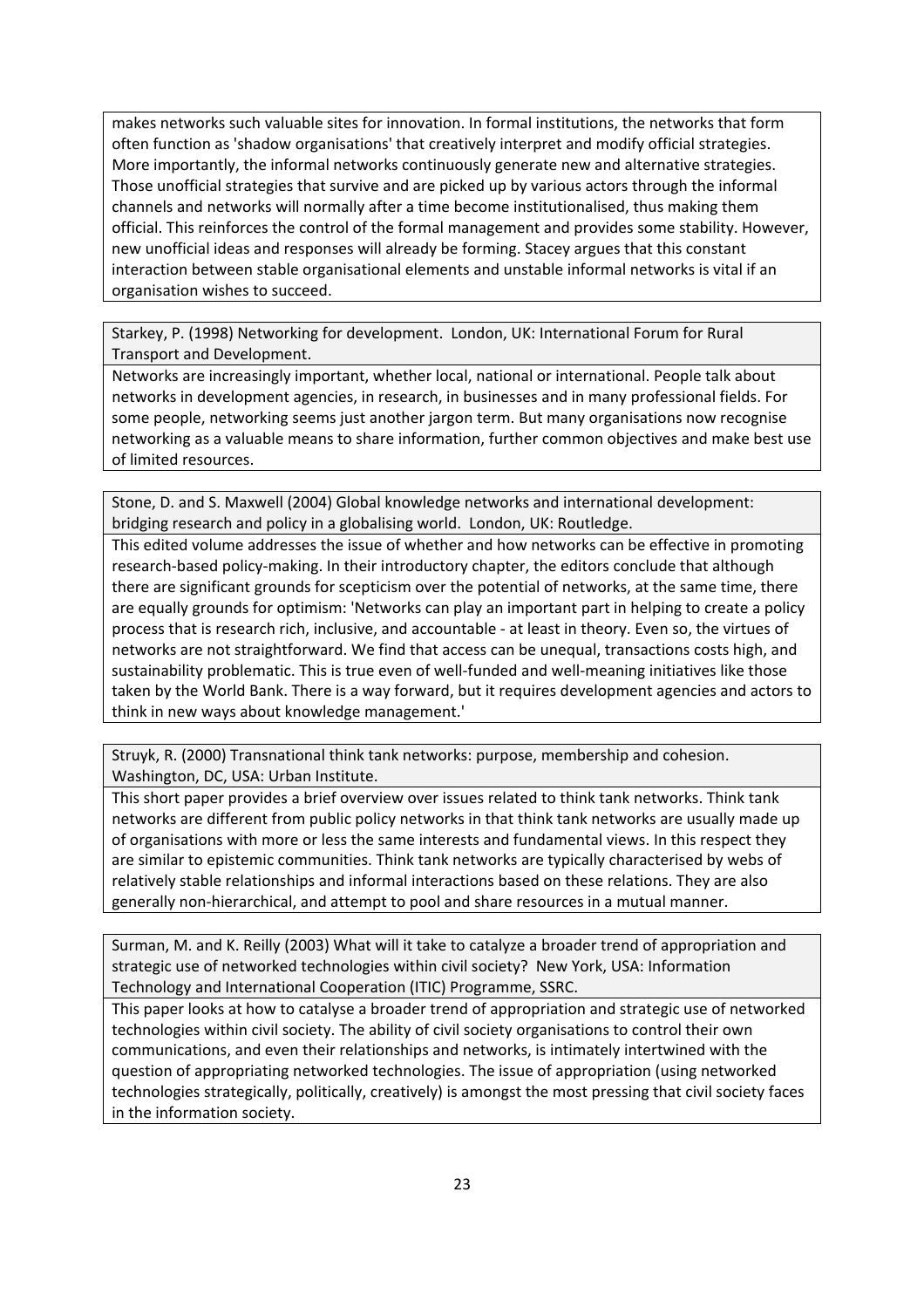Sutton, R. (1999) The policy process: an overview. ODI Working Paper 118. London, UK: ODI. This paper offers an introduction to analysis of the policy process. It identifies and describes theoretical approaches in political science, sociology, anthropology, international relations and management.This resource can be found at:

http://www.odi.org.uk/publications/working\_papers/wp118.pdf. Last accessed 4/8/2009

Tarrow, S. (1998) Power in movement ‐ social movements and contentious politics. Cambridge, UK: Cambridge University Press.

Unlike political or economic institutions, social movements have an elusive power, but one that is no less real. From the French and American revolutions through the democratic and workers' movements of the nineteenth century to the totalitarian movements of today, movements exercise a fleeting but powerful influence on politics and society. This study surveys the history of the social movement, puts forward a theory of collective action to explain its surges and declines, and offers an interpretation of the power of movement that emphasises its effects on personal lives, policy reforms and political culture. While covering cultural, organisational and personal sources of movements' power, the book emphasises the rise and fall of social movements as part of political struggle and as the outcome of changes in political opportunity structure.

Tennyson, R. (2003) The partnering toolbook. International Business Leaders' Forum. This booklet offers simple and practical advice to organisations seeking to enter into cross-sectoral 'partnership' agreements with other organisations in the field of international development. It presents basic diagrammatic representations of various models of partnership relationship, and also suggests a chronological process for conducting a working partnership. In this context, the author positions networks as "formal" partnership arrangements, describing the network as: 'A communications arrangement linking people who are engaged in similar activities.'

Tilley, V. (2002) New help or new hegemony? The transnational indigenous peoples' movement and "being Indian" in El Salvador. Journal of Latin American Studies 34(3), 525‐54.

The transnational indigenous peoples' movement (TIPM) can convey important political leverage to local indigenous movements. Yet this study exposes a more problematic impact: the political authority gained by funding organisations who interpolate TIPM norms into new discourses regarding indigeneity, and deploy that discourse in local ethnic contests. In El Salvador the TIPM has encouraged the state to recognise the indigenous communities and has opened a political wedge for indigenous activism. Yet TIPM‐inspired programmes by the European Union and UNESCO to support indigenous activism paradoxically weakened the Salvadorean movement by aggravating outside impressions that Salvadorean indigenous communities are 'not truly Indian'.

Uganda Debt Network (2003) UDN annual report 2003. Kampala, Uganda: UDN.

Uganda Debt Network is an advocacy and lobbying coalition of NGOs, Institutions and individuals formed in 1996. The network was formed as a result of civil society concerns that Uganda's debt burden had reached unsustainable levels, which had adverse implications for social economic development of the country. UDN now has a membership of over 100 NGOs, institutions and individuals.This resource can be found at: http://www.udn.or.ug/index.html

UNESCO/CROP (2000) Publication of proceedings. from International Symposium on Social Capital and Poverty Reduction ‐ Which Role for the Civil Society Organizations and the State?, UNESCO, 28 June. Geneva, Switzerland.

This international symposium was co-organised between UNESCO's Management of Social Transformations (MOST) Programme and the International Social Science Council's (ISSC) Comparative Research Programme on Poverty (CROP). It took place in the context of the 24th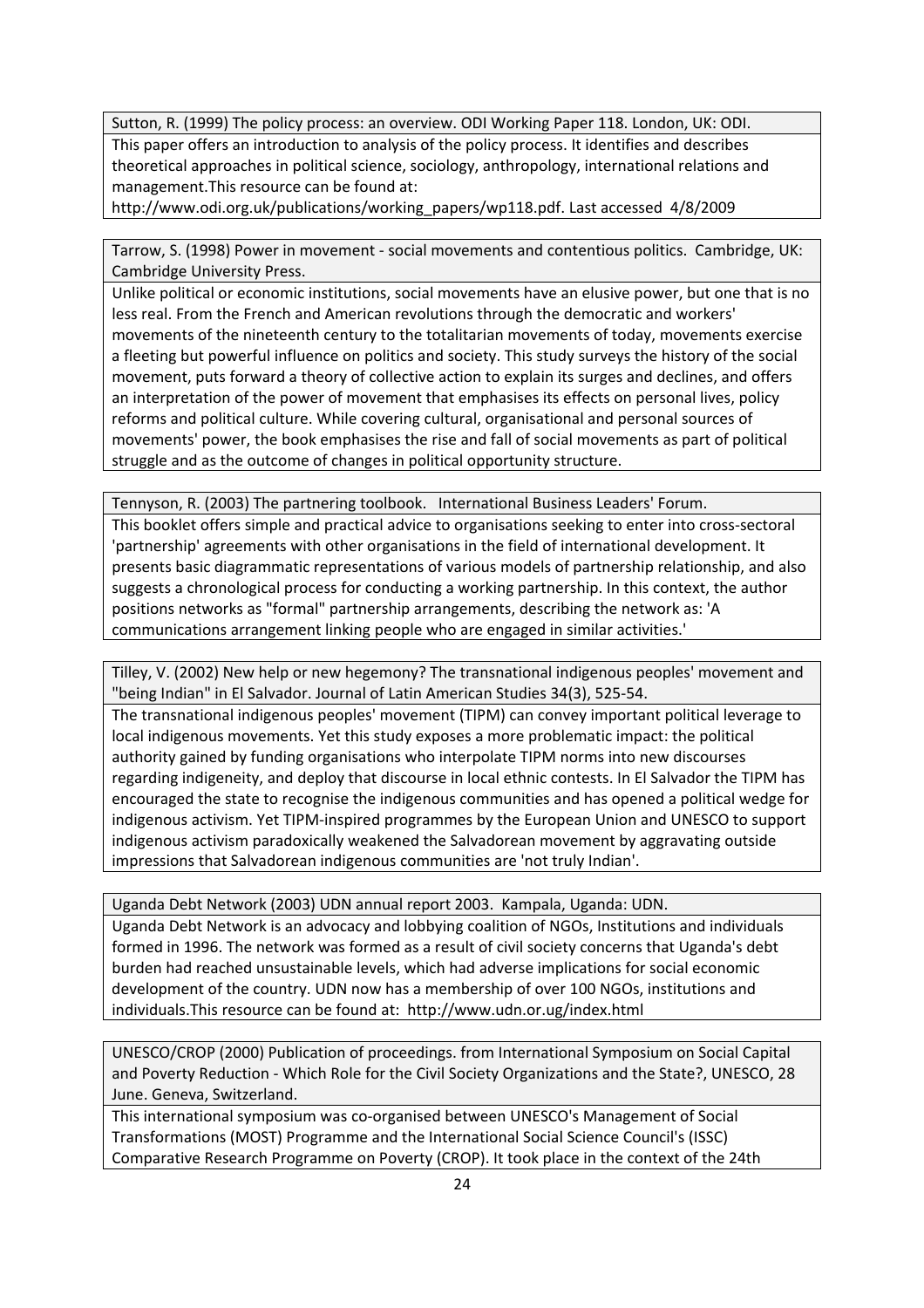Special Session of the General Assembly on the Outcome of the World Summit for Social Development and Further Initiatives, Geneva (26 June ‐ 1 July 2000).This resource can be found at: http://www.unesco.org/most/soc\_cap\_symp.pdf. Last accessed 4/8/2009

Wapner, P. (1997) Environmental activism and world civic politics. Albany, USA: State University of New York Press.

Organised across national boundaries and with millions of supporters worldwide, transnational environmental activist groups such as Greenpeace, the World Wildlife Fund, and Friends of the Earth play a central role in the way the world addresses environmental issues. This book provides the most systematic and theoretically informed study to date of the strategies these organisations use to advance global environmental protection. Based on case studies of three transnational groups, it argues that in addition to lobbying governments, activists operate within and across societies to effect widespread change. They work through transnational social, economic, and cultural networks to alter corporate practices, educate vast numbers of people, pressure multilateral development banks, and shift standards of good conduct. Wapner argues that because this activity takes place outside the formal arena of inter‐state politics, environmental activists practice 'world civic politics'; they politicise global civil society. The theoretical import of this book is to bring the practice of world civic politics into sharp relief and generalise its significance beyond environmental affairs to explain the efforts of all NGOs in world politics.

Wellman, B. (1999) Networks in the global Village: life in contemporary communities. Boulder, CO, USA: Westview Press.

Networks in the Global Village examines how people live through personal communities: their networks of friends, neighbours, relatives, and co-workers. It is the first book to compare the communities of people around the world. Major social differences between and within the First, Second, and Third Worlds affect the opportunities and insecurities with which individuals and households must deal, the supportive resources they seek, and the ways in which markets, institutions, and networks structure access to these resources. Each article written by a resident shows how living in a country affects the ways in which people use networks to access resources.

Woolcock, M. and D. Narayan (1999) Social capital: implications for development theory, research and policy. World Bank Research Observer 15(2), 225‐49. World Bank.

Together with Bebbington, the authors co‐lead the World Bank's Social Capital Thematic Group. In this paper, they first define Social Capital as 'the norms and networks that enable people to act collectively', pointing out that social capital has both positive and negative potential. They then discuss various academic approaches to understanding its function from a development perspective.

Yang, G. (2000) The co-evolution of the internet and civil society in China. Asian Survey 43(3), 405-22.

Civil society and the Internet energise each other in their co‐evolutionary development in China. The Internet facilitates civil society activities by offering new possibilities for citizen participation [in the context of a non‐democratic government]. Civil society facilitates the development of the Internet by providing the necessary social basis ‐ citizens and citizen groups ‐ for communication and interaction. These arguments are illustrated with an analysis of the discourse in Qiangguo Luntan [Strengthening the Nation Forum] and an ethnographic study of Huaxia Zhiqing [Chinese Educated Youth].

Yeo, S. (2004) Creating, managing and sustaining Policy Research Networks, preliminary paper.